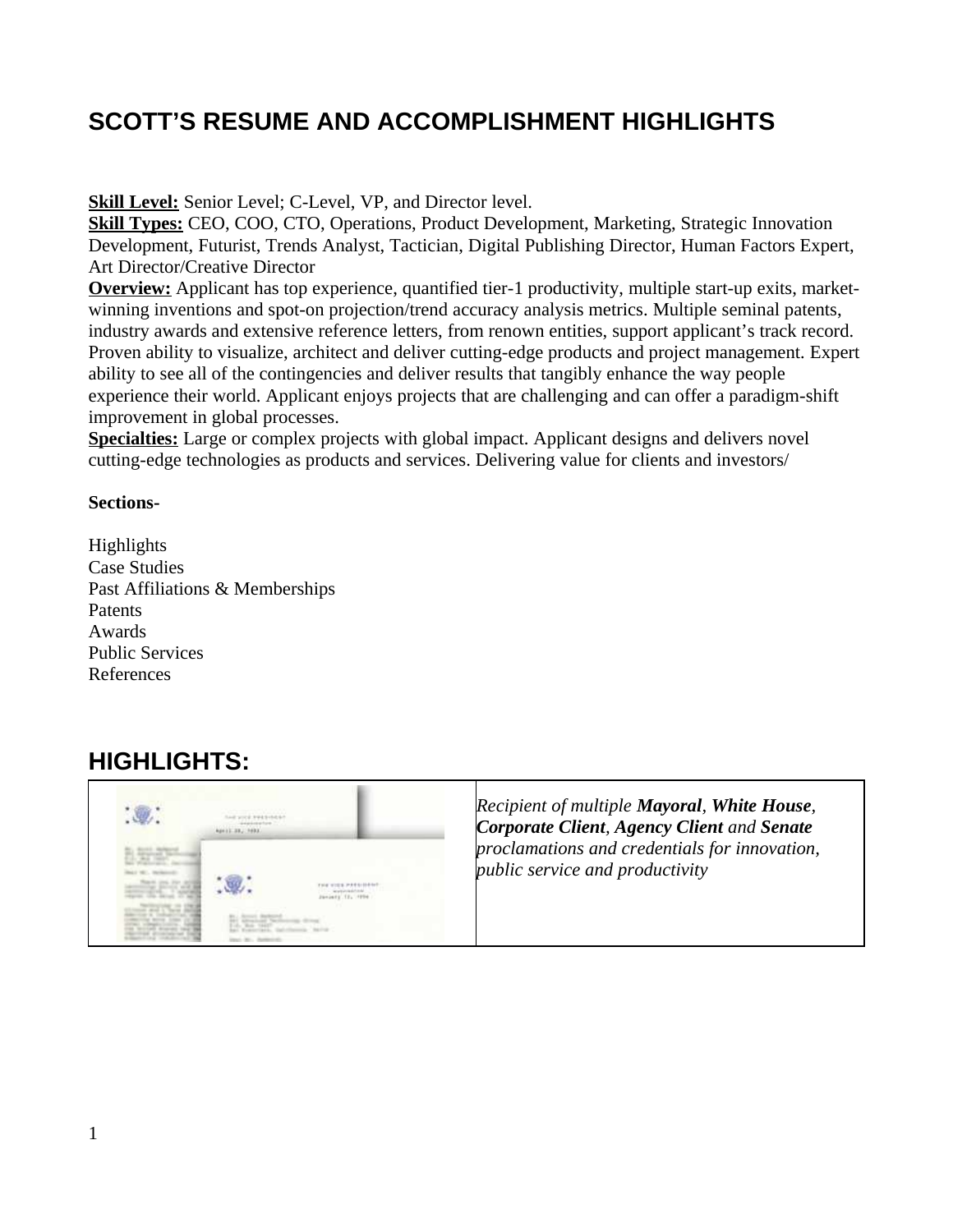| <b>A</b> utodes                                                                                                                                                                                                                                                                                                                                                                                                                                                                                             | Developer, designer, patent winner, engineer of<br>the first integrated virtual reality system including<br>VR Glasses, Cyberchair interactive furniture,<br>tactile shape-shifting wall and the over-all<br>construct which was later known as " <b>The VR</b><br>Cave" and featured in the TV Show Star Trek as<br>"The Holodeck". Sold multiple units and licenses.<br>Featured in Autodesk literature, industry<br>publications, books and retail news |
|-------------------------------------------------------------------------------------------------------------------------------------------------------------------------------------------------------------------------------------------------------------------------------------------------------------------------------------------------------------------------------------------------------------------------------------------------------------------------------------------------------------|------------------------------------------------------------------------------------------------------------------------------------------------------------------------------------------------------------------------------------------------------------------------------------------------------------------------------------------------------------------------------------------------------------------------------------------------------------|
|                                                                                                                                                                                                                                                                                                                                                                                                                                                                                                             | Co-founder, producer of 200,000+ person rapid<br>deployment temporary city, delivered multiple<br>consecutive years, built on over 1.8 million square<br>feet of public land annually in association with<br>major corporate sponsors and community service<br>groups                                                                                                                                                                                      |
| ance with the application fred in this office the EERVI<br><b>2YE UNIS ASSEMI</b><br>Description of Service Mark<br>Description of Services on Which the Service Mark is Used Elect run in Relationship Diverses<br>The tiddoctalephone accilinial intelligence electronic relational databa<br>which provides the basis for the autobing eystwas for various interests and<br>opy, eyemve, farsmile, rombreach or a reproduction of the mark is attached<br><b>WHEREOF</b><br>lificate and affix the Great | Development, launch and public marketing of one<br>of the first operating online social web GUI<br>networks (if not the first) <b>Google, Facebook</b> or<br><b>Yahoo</b> with all of the functionality of <b>Google</b> ,<br>Facebook or Yahoo years before before Google,<br>Facebook or Yahoo were formed.                                                                                                                                              |
| <b>CLICK MOVIE</b><br>Cick it, Get it!                                                                                                                                                                                                                                                                                                                                                                                                                                                                      | Operator of the first online global video broadcast<br>consumer service in 1986 via <b>TechMate</b> ™ and<br>then as <b>ClickMovie</b> (per State & Federal) filings<br>(years before YouTube, Netflix Online or Hulu<br>were formed)                                                                                                                                                                                                                      |
|                                                                                                                                                                                                                                                                                                                                                                                                                                                                                                             | Winner of "Scientists Helping America"<br>commendation from DARPA                                                                                                                                                                                                                                                                                                                                                                                          |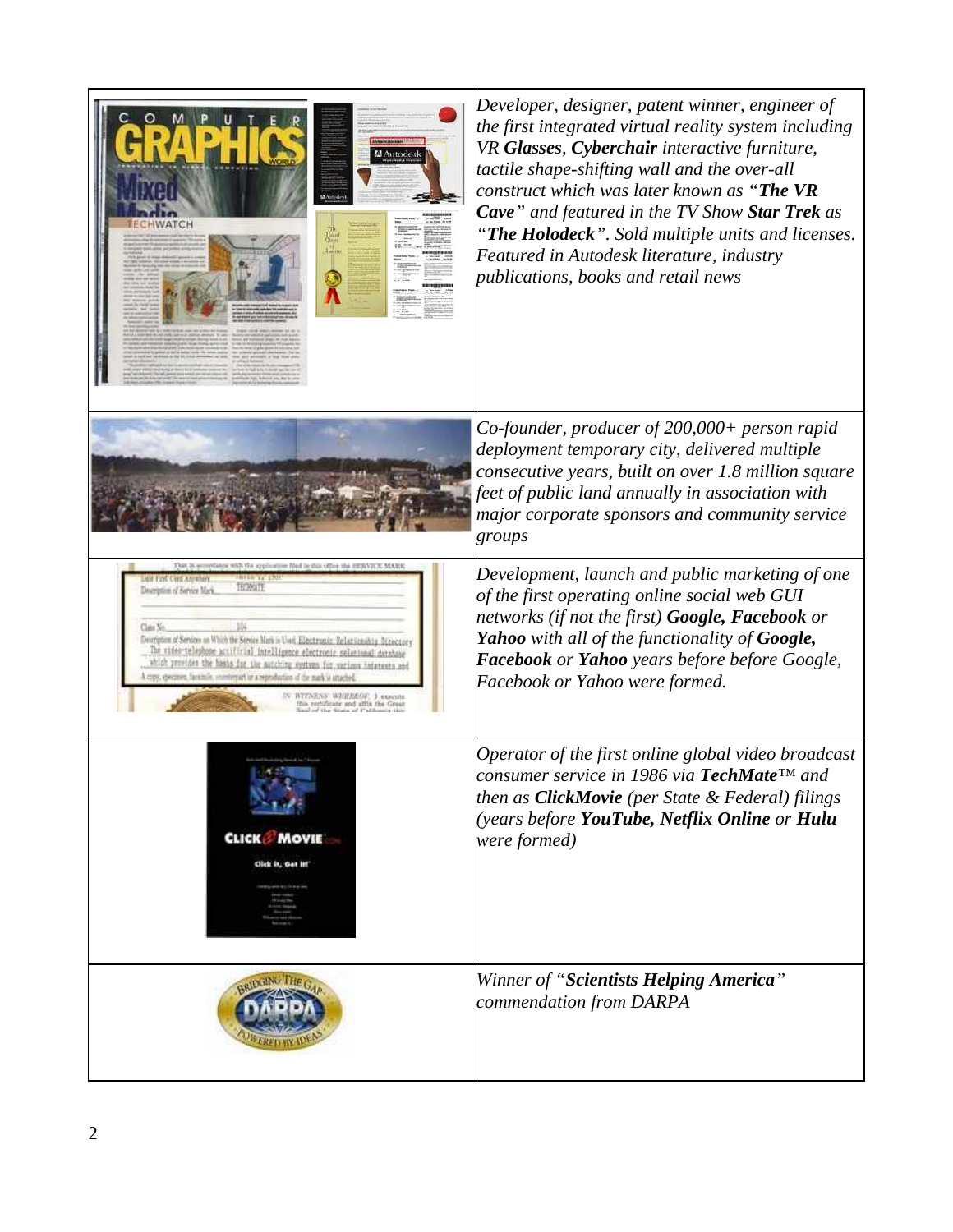|                                                                                                                                                                                                                                                                                                                                                               | Developed, patent-awarded and built multiple<br>wireless device power transceiver systems                                                                                                                                  |
|---------------------------------------------------------------------------------------------------------------------------------------------------------------------------------------------------------------------------------------------------------------------------------------------------------------------------------------------------------------|----------------------------------------------------------------------------------------------------------------------------------------------------------------------------------------------------------------------------|
|                                                                                                                                                                                                                                                                                                                                                               | Received multiple patents for building the first<br>extrusive 3D synthetic-touch tactile surface<br>technology for virtual, tele-present and augmented<br>reality tactical mission simulators and remote<br>action centers |
| <b>ELECTRONIC PROPULSION</b><br><b>TECHNOLOGY PROJECTS</b><br>Electronic Microthruster Energy Beam Propulsion<br>We designed, built and patented the first known<br>massed array electronic propulsion ASIC chip<br>system known as the Microthruster. It makes<br>things fly on a beam of energy. We are credited by<br>the U.S. Government with developing. | Developed, built and patented electronic<br>propulsion technology which superseded NASA<br>patent per the U.S. Patent Office. Now in use in<br>orbit around Earth                                                          |
|                                                                                                                                                                                                                                                                                                                                                               | Developed multiple wireless social networking<br>technologies now in use by industry globally                                                                                                                              |
|                                                                                                                                                                                                                                                                                                                                                               | Developer and Director of one of the first<br>patented, lightest weight, lowest cost-to-<br>manufacture, safest electric car technologies                                                                                  |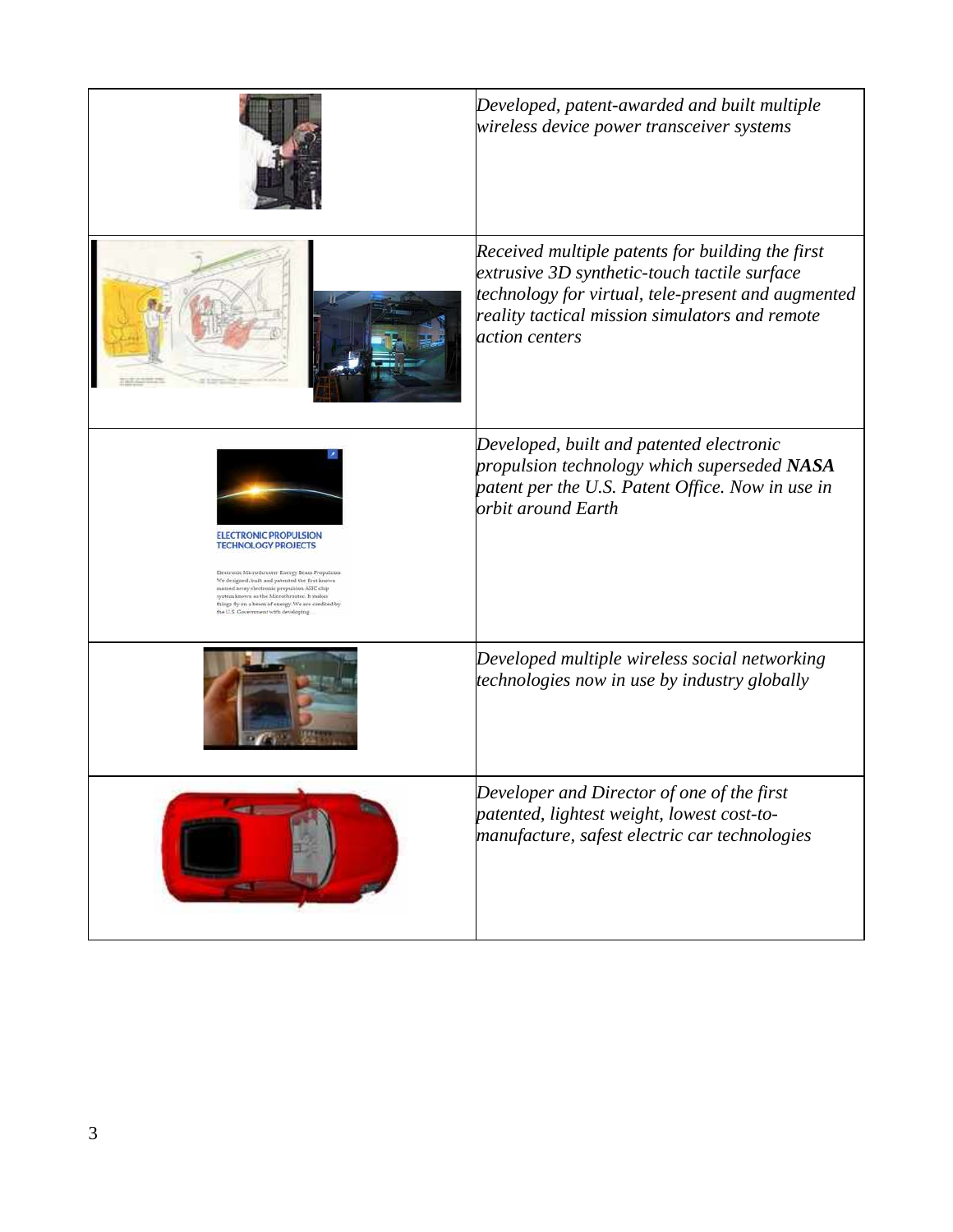|                             | Founder of America's leading green housing<br>venture. Featured in <b>Dwell, Better Homes &amp;</b><br><b>Gardens and on Discovery Home Channel.</b>                                                                                                                                               |
|-----------------------------|----------------------------------------------------------------------------------------------------------------------------------------------------------------------------------------------------------------------------------------------------------------------------------------------------|
| <b>rechtex</b><br>TH AMERIC | Keynote speaker: TechTextile material science<br>convention, Las Vegas                                                                                                                                                                                                                             |
|                             | Associate speaker: National Education<br>Conference- Chicago                                                                                                                                                                                                                                       |
|                             | Developed community major events facilities and<br>logistics for Fort Mason Center's multi-million<br>dollar rehabilitation effort in cooperation with the<br>National Park Service across the largest public<br>venues in <b>San Francisco.</b> Broke National Park<br>Service attendance records |
|                             | Keynote speaker: Global Summit for Project<br><b>Innovation</b> National Convention                                                                                                                                                                                                                |
| Progress                    | Awarded top grant by U.S. Congress in the Iraq<br>War Bill Listed in the Federal Register. Fully<br>completed contract with U.S. Government and<br>assisted in federal program clean-up which set<br>numerous national precedents                                                                  |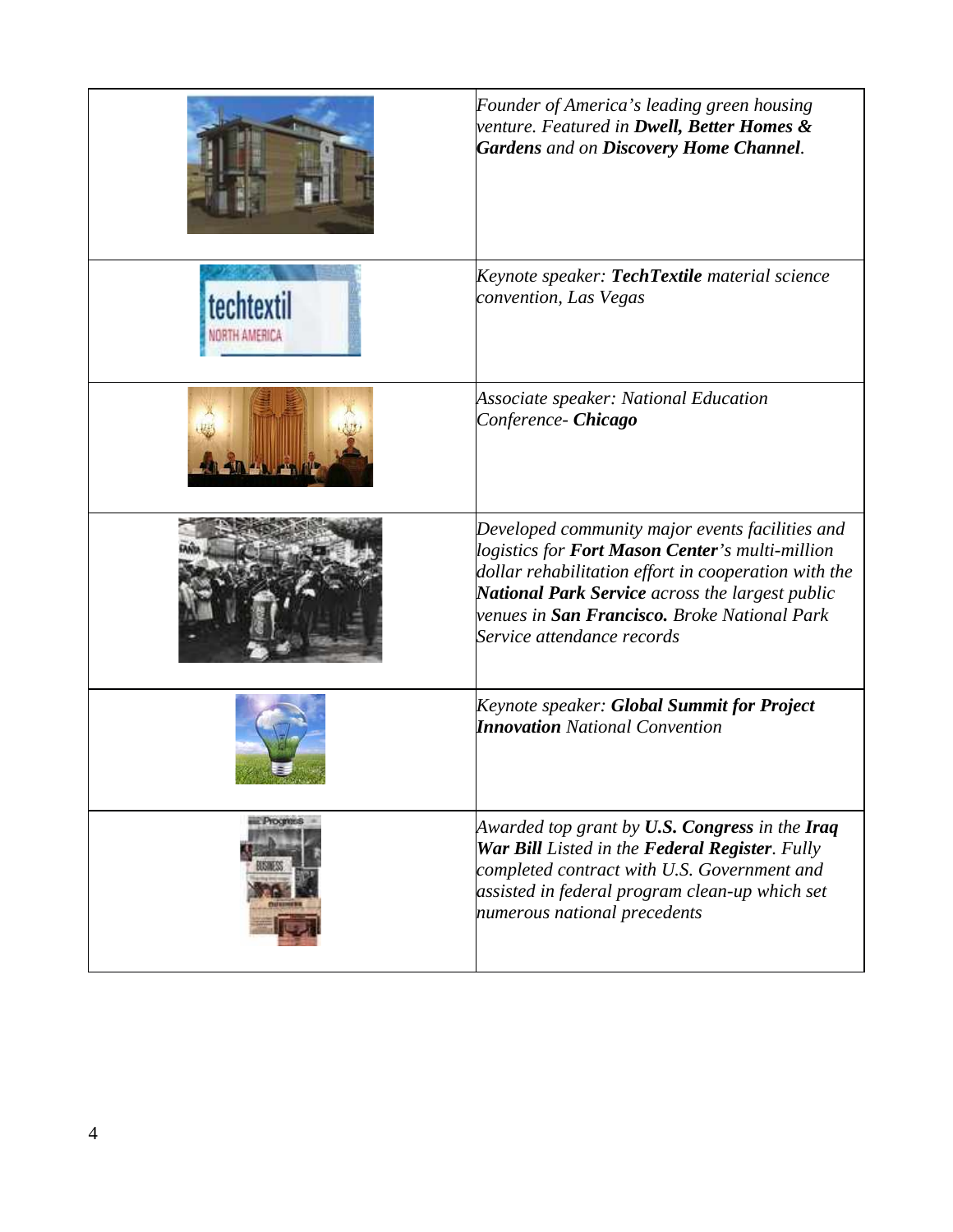|                                                    | Developed The NowHouse national home<br>construction technology showcase home at the San<br>Francisco Giant's Stadium. Toured by visitors<br>from around the world and visited online by<br>millions of the public. Built for The City of San<br><b>Francisco, National Association of Home</b><br><b>Builders, CNET</b> and various charities. Moved by<br>barge, later, to become the Alice Griffith<br><b>Community Center.</b> Participating consultant in<br>follow-on TV series on Discovery Home Channel<br>with B <b>etter Homes &amp; Gardens.</b> \$2M+ home<br>constructed in 35 days. |
|----------------------------------------------------|---------------------------------------------------------------------------------------------------------------------------------------------------------------------------------------------------------------------------------------------------------------------------------------------------------------------------------------------------------------------------------------------------------------------------------------------------------------------------------------------------------------------------------------------------------------------------------------------------|
| <b>American Society</b><br>for Industrial Security | Law enforcement consultant to Congressional and<br>Task Force efforts and developer of some of the<br>most effective anti-corruption technologies in the<br>last decade                                                                                                                                                                                                                                                                                                                                                                                                                           |
|                                                    | Facility manager: <b>Showplace Square</b> commercial<br>design and architectural resources center as<br>personal manager to founder, <b>Henry Adams</b>                                                                                                                                                                                                                                                                                                                                                                                                                                           |
|                                                    | <b>Executive director: The Family Foundation.</b><br>Benefiting child, animal, medical and social<br>programs                                                                                                                                                                                                                                                                                                                                                                                                                                                                                     |
| 81                                                 | Winner, national award for best digital<br>Producer/Director from 3 <b>D Design Magazine</b> for<br>the first 3D theme park photo-real special effects<br>action ride-film produced entirely via PC<br>computers                                                                                                                                                                                                                                                                                                                                                                                  |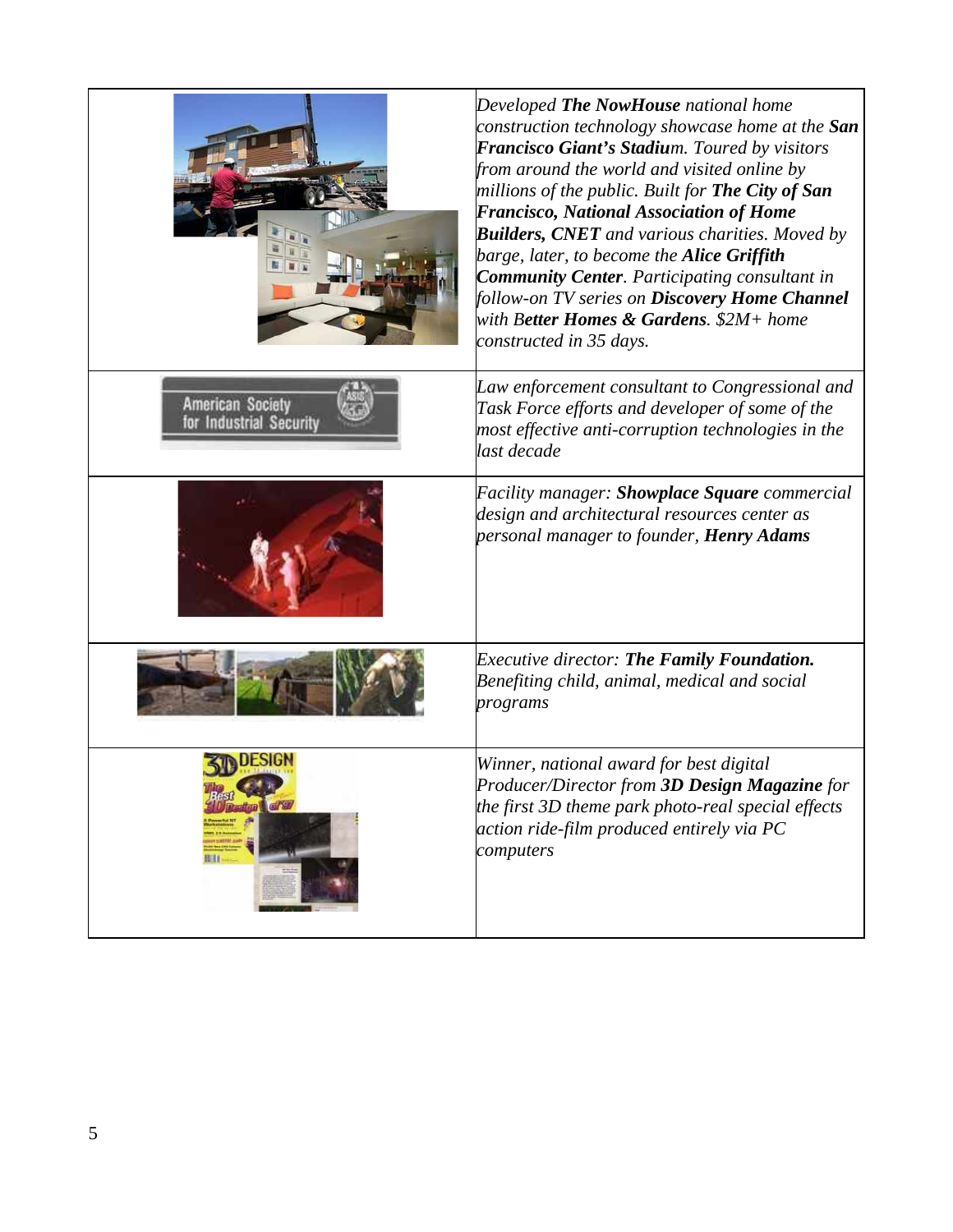|                                                 | Producer/founder: Footstock; Bay To Breakers<br>Finale section for world's largest race 200,000+<br>person events including the last major outdoor<br>stadium concert by Ray Charles                                                                                                                                                                         |
|-------------------------------------------------|--------------------------------------------------------------------------------------------------------------------------------------------------------------------------------------------------------------------------------------------------------------------------------------------------------------------------------------------------------------|
| ul Fack Service                                 | Logistics director: San Francisco Blues Festival;<br>in association with The National Park Service for<br>America's longest run public heritage event of its<br>kind                                                                                                                                                                                         |
|                                                 | Designer & patent-awarded winner of the first<br>end-to-end fuel cell energy system, now an<br>industry standard. Built in cooperation with the<br><b>U.S. Government</b>                                                                                                                                                                                    |
|                                                 | Developed and designed the first touring, motion-<br>based, portable theme park, PC-based, interactive<br>video attraction for the national stadium $NFL$<br><b>Network Tour for MCI and FOX Sports</b>                                                                                                                                                      |
|                                                 | Developed, launched & patented first global low-<br>bandwidth, DVD-quality internet broadcasting<br>network and delivered the system and multiple<br>working software packages prior to any other $\,$<br>online video system of it's kind. Web products and<br>sites included: <b>ClickMovie.com, Personal</b><br>Producer, The Trailer Park and others     |
| <b>You Tube</b><br>NETFLIX<br><b>BitTorrent</b> | First to develop, patent and demo peer-to-peer and<br>particulated file media delivery. A global standard<br>for large file delivery as shown in United States<br>patent filings, federal records, filed records,<br>industry reports and other documented proofs of<br>invention. (See Firechat, Napster, Bittorrent,<br>Kontiki, Vudu, MS Avalanche, etc.) |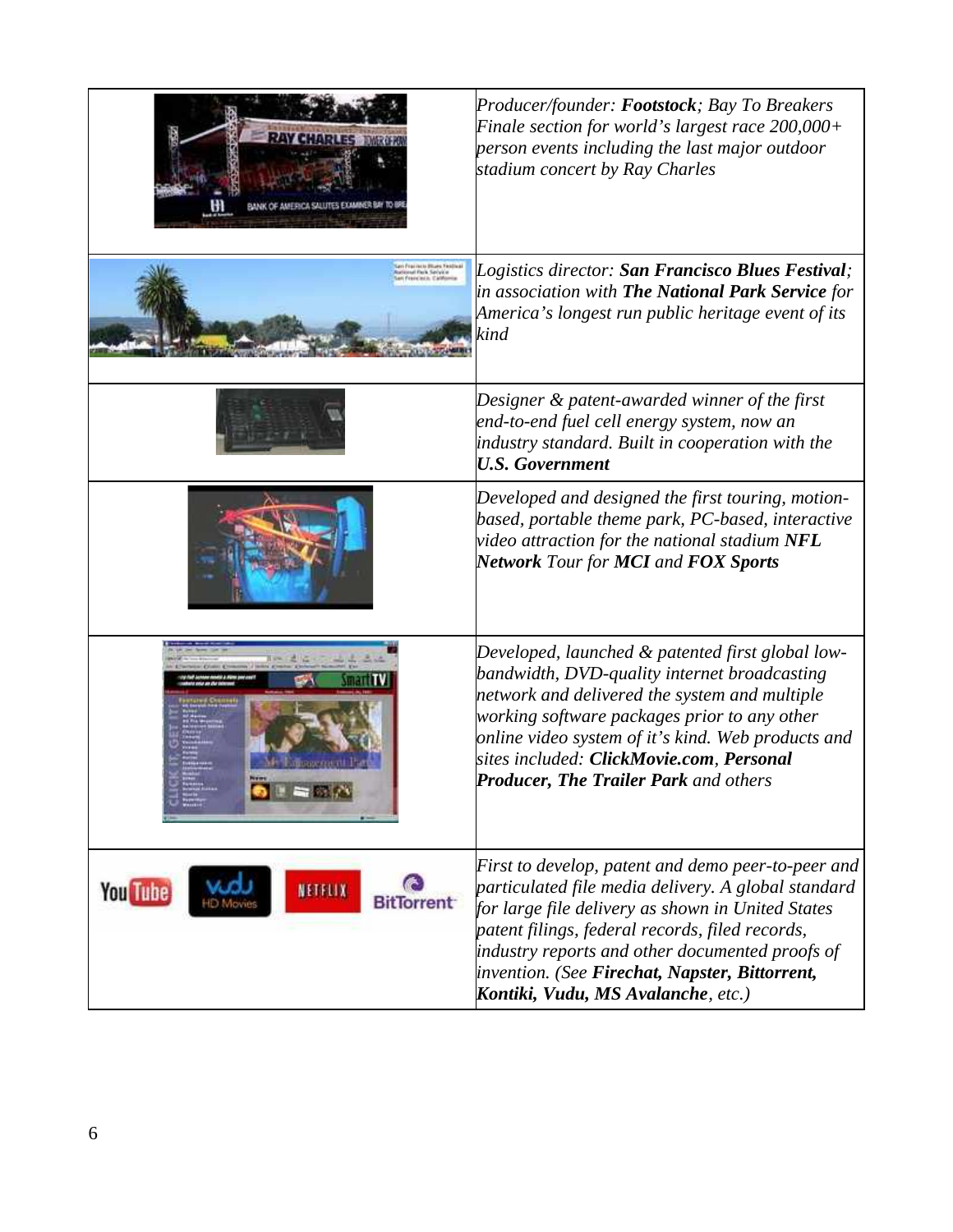|                                                                           | Patent awarded as "First Developer" of cell<br>phone P2P Ad hoc multi-antenna/modem<br>networking. Used in refugee and disaster relief<br>crisis centers. Supported by Steve Jobs, The<br><b>United Nations, Red Cross. Used in Japanese</b><br>Tsunami disaster                                                                    |
|---------------------------------------------------------------------------|-------------------------------------------------------------------------------------------------------------------------------------------------------------------------------------------------------------------------------------------------------------------------------------------------------------------------------------|
|                                                                           | First to develop, demo and patent mobile media<br>device PDA form factor and architecture and to<br>demonstrate VOD on HP IPAQ PDA. This<br>technology beat the Apple iPhone by 3 years prior<br>IP filings per signed NDA's and USPTO federal<br>filings                                                                           |
|                                                                           | First to design, build and win original-inventor<br>patent on crash-resistant foam body, low-cost-to-<br>manufacture, ultra-long-range electric vehicles                                                                                                                                                                            |
| near of the Company<br>- Autodesk<br>GIANTS SHOW HOLES<br>GENERGY<br>PATH | Recipient of hundreds of letters of reference and<br>acclaim (as shown in the attached links) from<br>industry and government leaders (Multiple<br>administrations), Mayors (multiple<br>administrations), Fortune 1000 leaders,<br>Government Agency heads, Community<br>organization executives State assemblies and many<br>more |
|                                                                           | First to invent, patent-file and show <b>iPhone</b> <sup>TM</sup><br>and/or smartphone wearable VR headset<br>$ $ integrating iPhone™ into goggles as the display<br>and position sensor                                                                                                                                            |
|                                                                           | First to present Internet VOD to the largest film<br>studios in Hollywood. Designed web video on<br>demand system for one of the largest Hollywood<br>Studios. Featured by name in contracts and studio                                                                                                                             |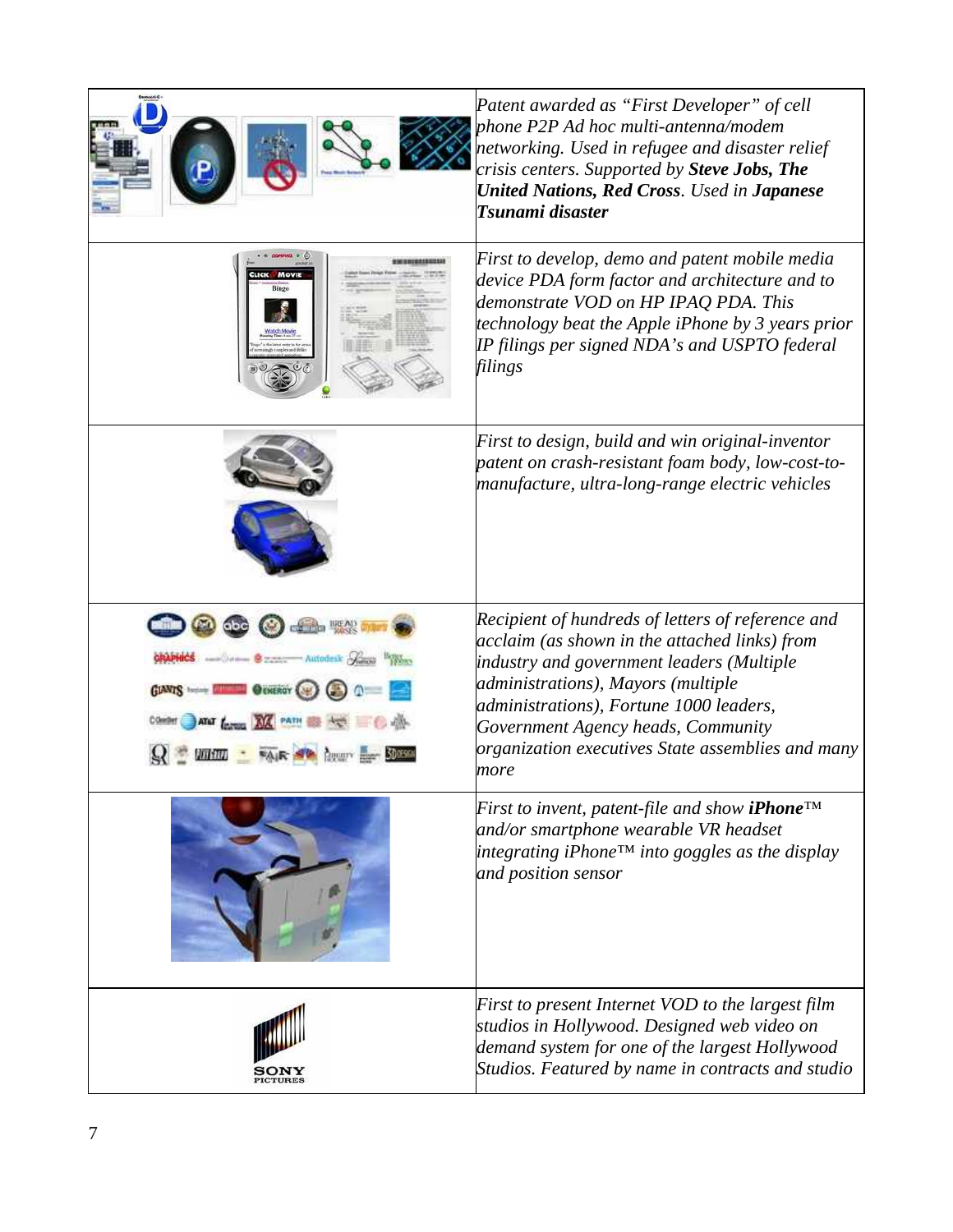|                                     | federal patent wrappers as source of invention                                                                                                                                                     |
|-------------------------------------|----------------------------------------------------------------------------------------------------------------------------------------------------------------------------------------------------|
|                                     | Created one of the first online "design-to-build"<br>web technologies for modern home design and<br>construction for consumer home building use on<br>the internet                                 |
|                                     | Logistics director for American national public<br>heritage events program in cooperation with <b>The</b><br>National Park Service                                                                 |
|                                     | Developer, designer, patent winner, engineer of<br>wireless power and ion propulsion technology,<br>now in use globally in the aerospace industry as<br>key satellite technology                   |
| HUSINESS<br>Projecting their images | Developer, designer, patent winner, engineer for<br>the first VR and computer-as-wearable-glasses<br>product and consultant for <b>Oliver Stone</b> 's Wild<br>Palms project                       |
|                                     | Producer, designer for the world's first 360 degree<br>multi-axis rotation full-immersion flight $\&$<br>movement simulator powered entirely by a PC.<br>Sold globally                             |
|                                     | Developer, designer, patent winner, engineer,<br>founder operating online social media companies<br>with state and federal registration documentation $\overline{\phantom{a}}$<br>as early as 1976 |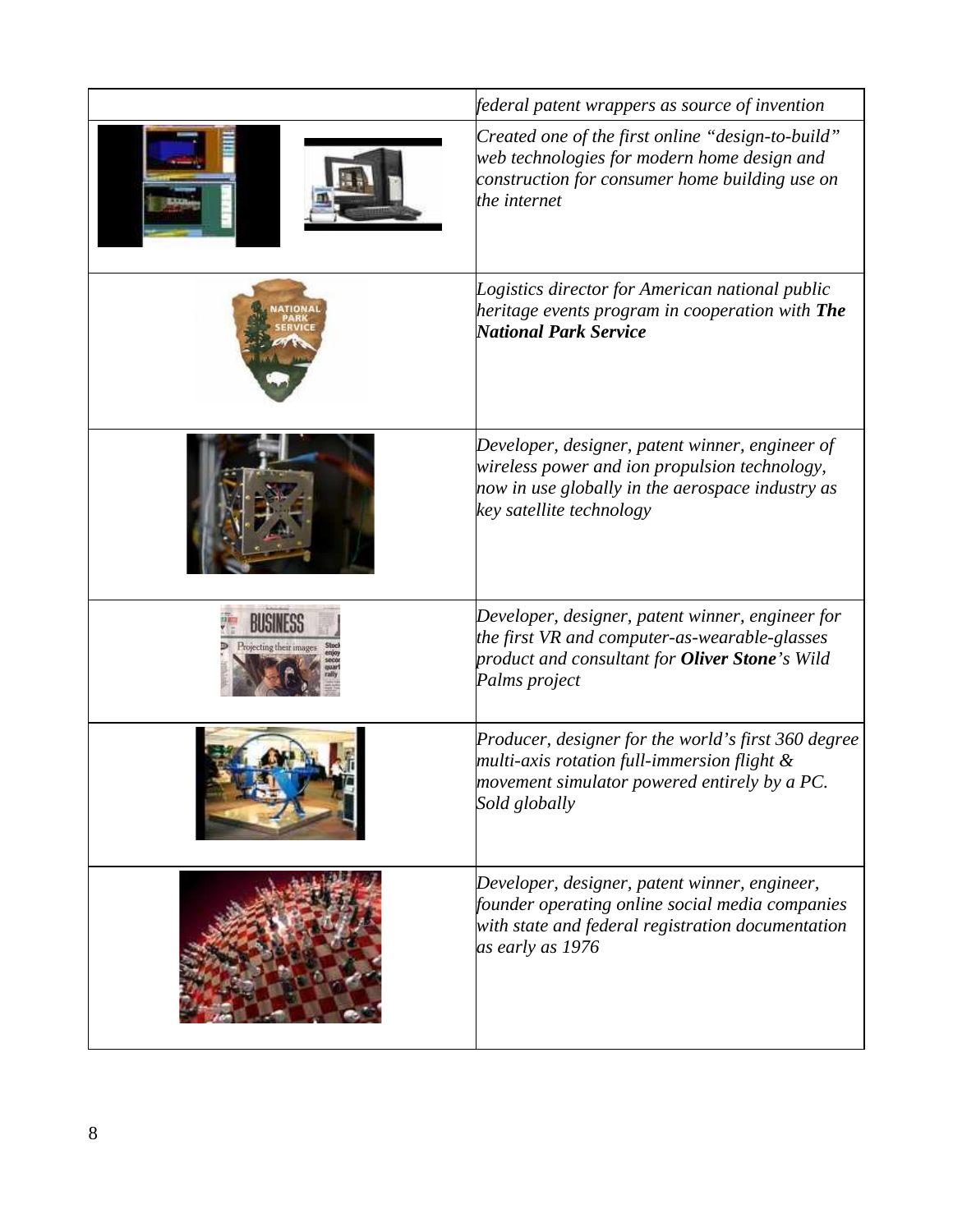|                                          | Developer, designer, patent winner, Engineer and<br>first filing, as confirmed by federal government,<br>for hand-held, color, touch-screen MP3<br>player/smartphone. Prior to any internal<br>documentation effort by Apple on the iPhone. |
|------------------------------------------|---------------------------------------------------------------------------------------------------------------------------------------------------------------------------------------------------------------------------------------------|
|                                          | Producer, designer, engineer of the world's first,<br>and largest, urban electro-optic broadcast multi-<br>media event. Viewed by nearly 8 million<br>participants $\&$ broadcast on radio $\&$ TV                                          |
| $The =$<br><b>AMERICAN</b><br>OBS<br>АСТ | Initiative sponsor and originator co-author: THE<br><b>USA JOBS ACT</b> , which was signed into federal<br>law to legally allow SEC approved "Crowd-<br>Funding" technologies                                                               |
|                                          | Initiative sponsor for multiple national legal<br>precedents which have improved the public law<br>process and created new domestic legal standards<br>in support of the public interest                                                    |
|                                          | Advisory resource to multiple White House<br>Administrations under multiple political parties<br>with a fully bi-partisan track-record                                                                                                      |
|                                          | Producer, developer of multi-million person social<br>media, publishing and information gathering<br>networking programs for peer-to-peer and crowd-<br>amplified productivity                                                              |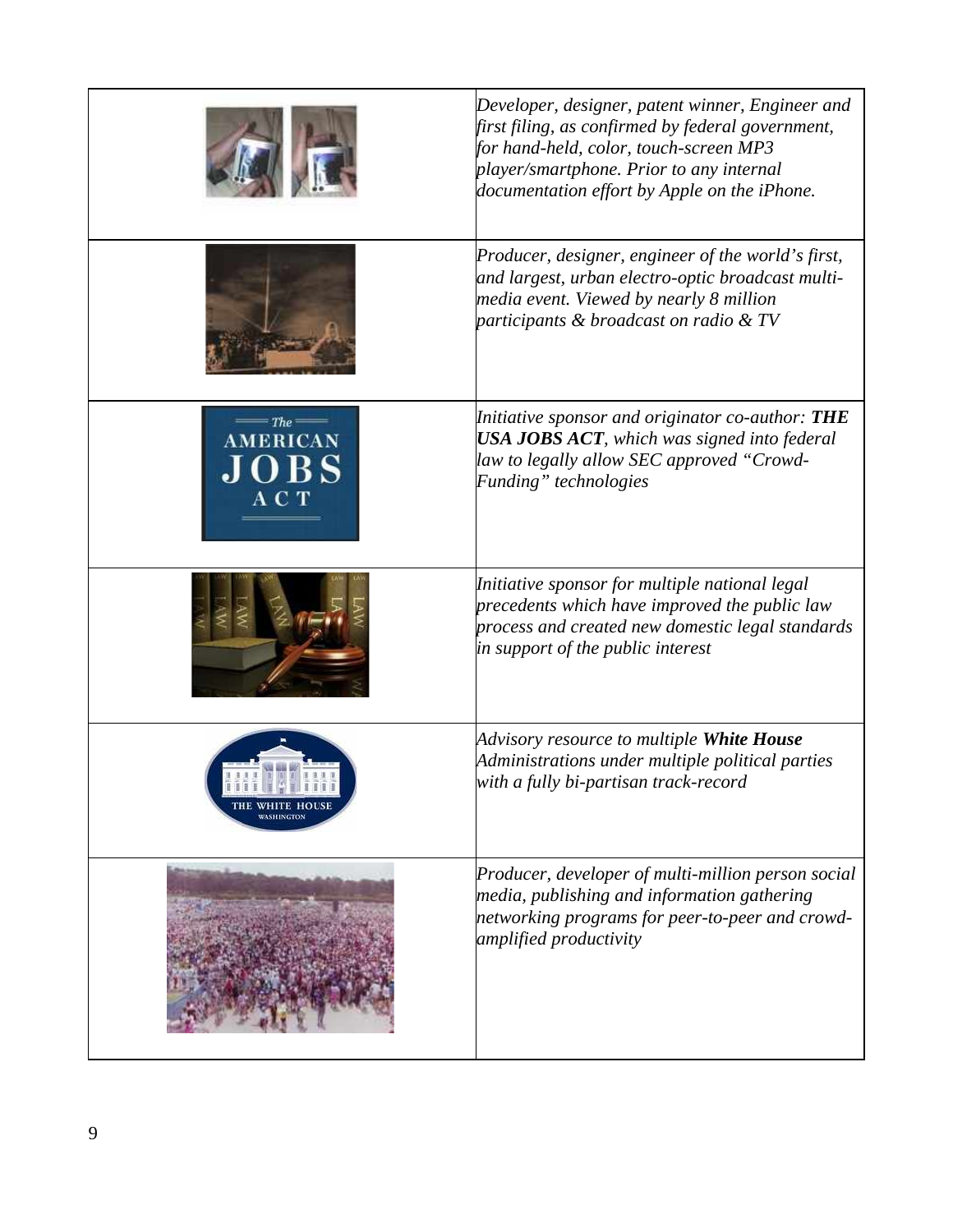|                  | Producer/Director for multiple rapid-construction<br>pre-fabrication integrated structures and habitats.<br>Advisor for disaster recovery habitation using<br>post-event debris recovery                                                                                                                                                                                                                                                                                                                                                                               |
|------------------|------------------------------------------------------------------------------------------------------------------------------------------------------------------------------------------------------------------------------------------------------------------------------------------------------------------------------------------------------------------------------------------------------------------------------------------------------------------------------------------------------------------------------------------------------------------------|
| <b>EARTHSTAR</b> | Producer/Designer of the first terrestrial visibility<br>promotional satellite. In conjunction with Space<br>Vector Corporation, the first commercial space<br>venture. An inflatable mylar-type pyramid as large<br>as a skyscraper, that unfolds in space and fits<br>inside a standard payload bay. It reflects the sun<br>as it spins around the Earth for a week and then<br>self-destructs in atmospheric burn. An FM radio<br>beacon greets every city in their regional<br>language. Designed as a good-will project with a<br>major corporate sponsor. (1980) |
|                  | Producer/Designer: Beacon 7, Inflatable<br>atmospheric internet reflectors for regional peer-<br>to-peer mesh network web deployment using<br>patent-issued technology by Applicant. Supported<br>by radio controlled hobby-size gliders (1999)                                                                                                                                                                                                                                                                                                                        |
|                  | Featured in both Popular Mechanics and<br><b>Popular Science</b>                                                                                                                                                                                                                                                                                                                                                                                                                                                                                                       |
|                  | Developer of first 3D VR interactive web browser<br>with video embeds. Created prior to the<br>deployment of VRML. Deployed on Windows 3<br>Demonstrated to Apple, at Apple HQ, prior to the<br>deployment of QuickTime VR.                                                                                                                                                                                                                                                                                                                                            |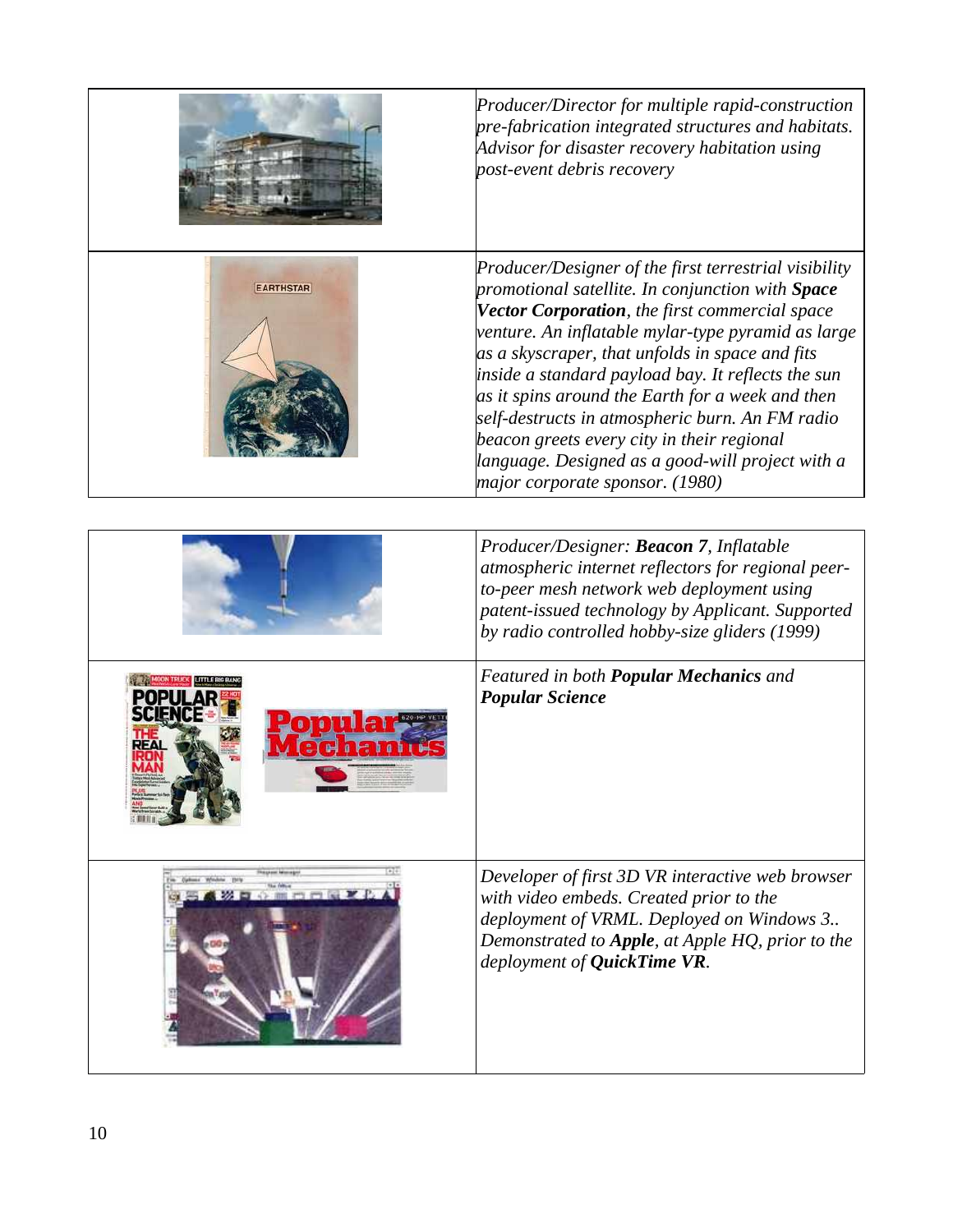| Designer, builder and Team Lead for hundreds of<br>complex technical builds for prototypes, first-unit<br>approval models and factory-manufacturing<br>rolling iteration commercialization units that were<br>industry firsts and/or set industry standards. Fully<br>capable of running a complete<br>CRM/CAD/CAM/Stereolith/Sintering Fab Center |
|----------------------------------------------------------------------------------------------------------------------------------------------------------------------------------------------------------------------------------------------------------------------------------------------------------------------------------------------------|
| Applicant has top standing and highly effective<br>historical records with high metrics with the<br><b>United States Patent Office</b>                                                                                                                                                                                                             |
| Developer of one of the most efficient satellite<br>media distribution technologies as documented<br>under signed NDA records and U.S. Patent Office<br>records                                                                                                                                                                                    |
| Applicant's Mars lander technology approach<br>was first rejected by NASA but later turned out to<br>be the only technology which would work and<br>which, in fact, did successfully land the Mars<br>Rover on Mars                                                                                                                                |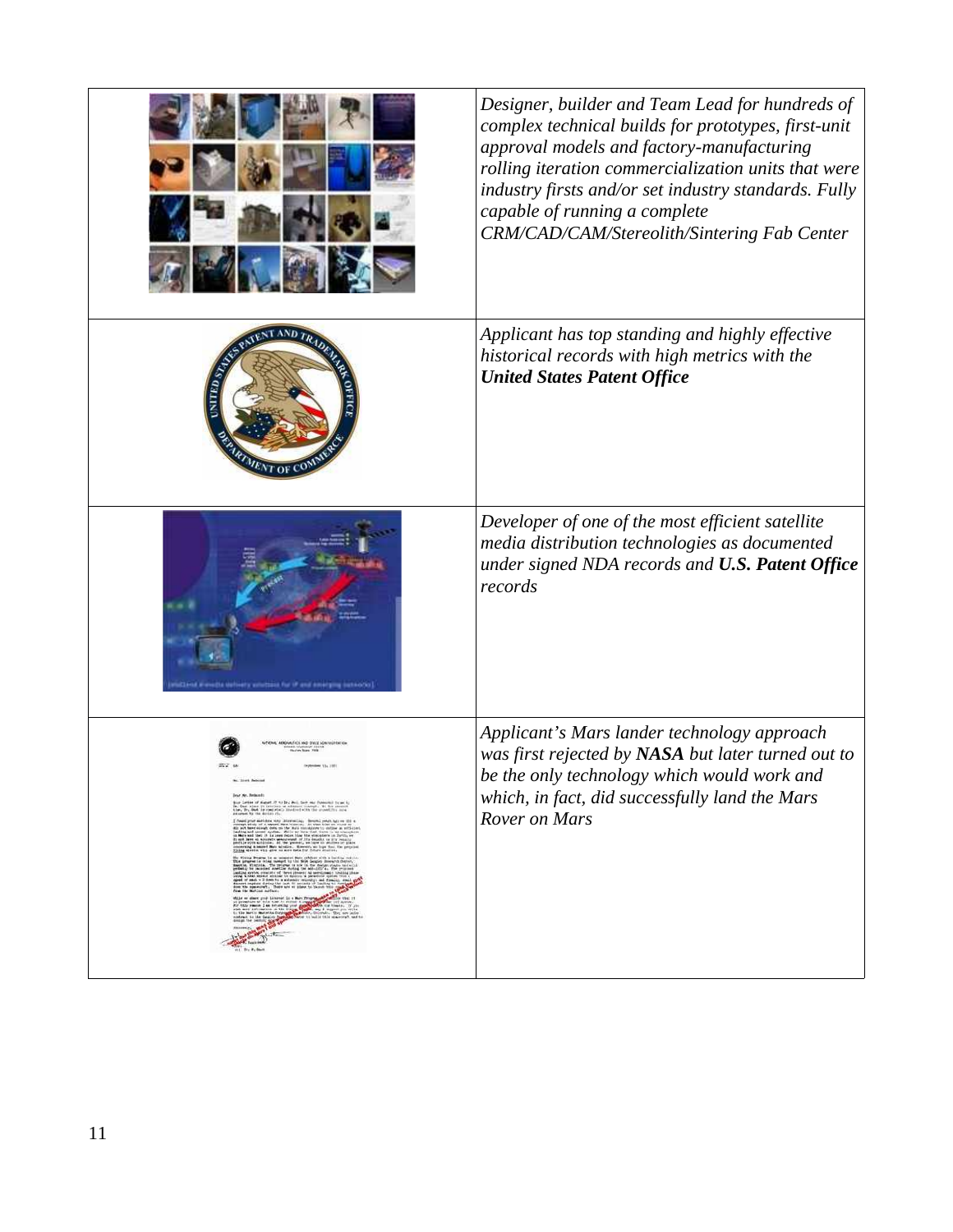| <b>HELICOPTER BASED VA</b><br><b>ATA ACQUISITION AN LOCATION</b><br><b>IRAND CANYON</b> | Producer/Art Director of the first virtual reality<br>bunji jump into the Grand Canyon created by<br>filming HD scans of the actual Grand Canyon<br>from a geodata-positioned helicopter hovering on<br>a virtual column in the center of the Grand<br>Canyon                                                     |
|-----------------------------------------------------------------------------------------|-------------------------------------------------------------------------------------------------------------------------------------------------------------------------------------------------------------------------------------------------------------------------------------------------------------------|
|                                                                                         | Applicant has been the Art Director for over 1000<br>pieces of concept art for clients. Applicant directs<br>artists from Marvel Comics, LucasFilm, Disney<br>and top line-art publishers. Applicant uses the art<br>to show clients the target content goal in order to<br>create team-effort concept alignment. |
|                                                                                         | Applicant has developed multiple complex digital<br>and motion-based mini theme park systems for<br>location-based-entertainment programs                                                                                                                                                                         |
|                                                                                         | Consultant/Subject in the Discovery Home<br><b>Channel TV series Building America's Home</b>                                                                                                                                                                                                                      |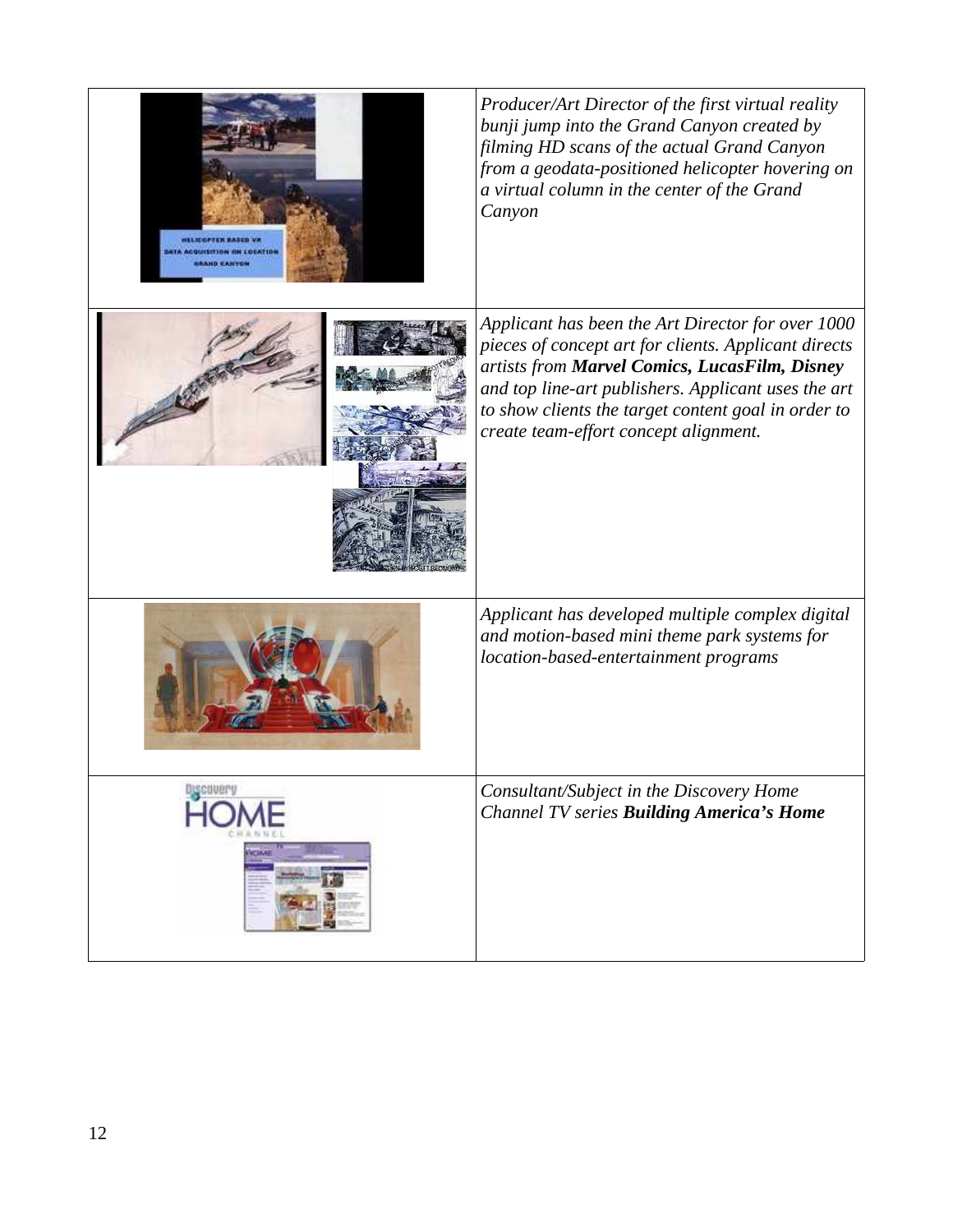| Creator, Designer, Builder: The CyberChair.<br>World's first interactive networked furniture                                                                                                                                               |
|--------------------------------------------------------------------------------------------------------------------------------------------------------------------------------------------------------------------------------------------|
| Creator, Designer, Project Director of the first<br>full-color, mobile, Glasses VR/Augmented Reality<br><b>Glasses</b>                                                                                                                     |
| Designer, Project Lead for First Toyota Prius<br>with hot-swap hydrogen energy range extension<br>upgrade for U.S. Department of Energy project<br>using patent-issued novel energy storage<br>technology                                  |
| Produced the partnership with NVIDIA to build<br>the first set-top-box-on-a-PC-Card. This PC card<br>was the first of it's kind, according to NVIDIA<br>and provided the complete functionality, and<br>more, of any other STB at the time |

Additional highlight samples available on request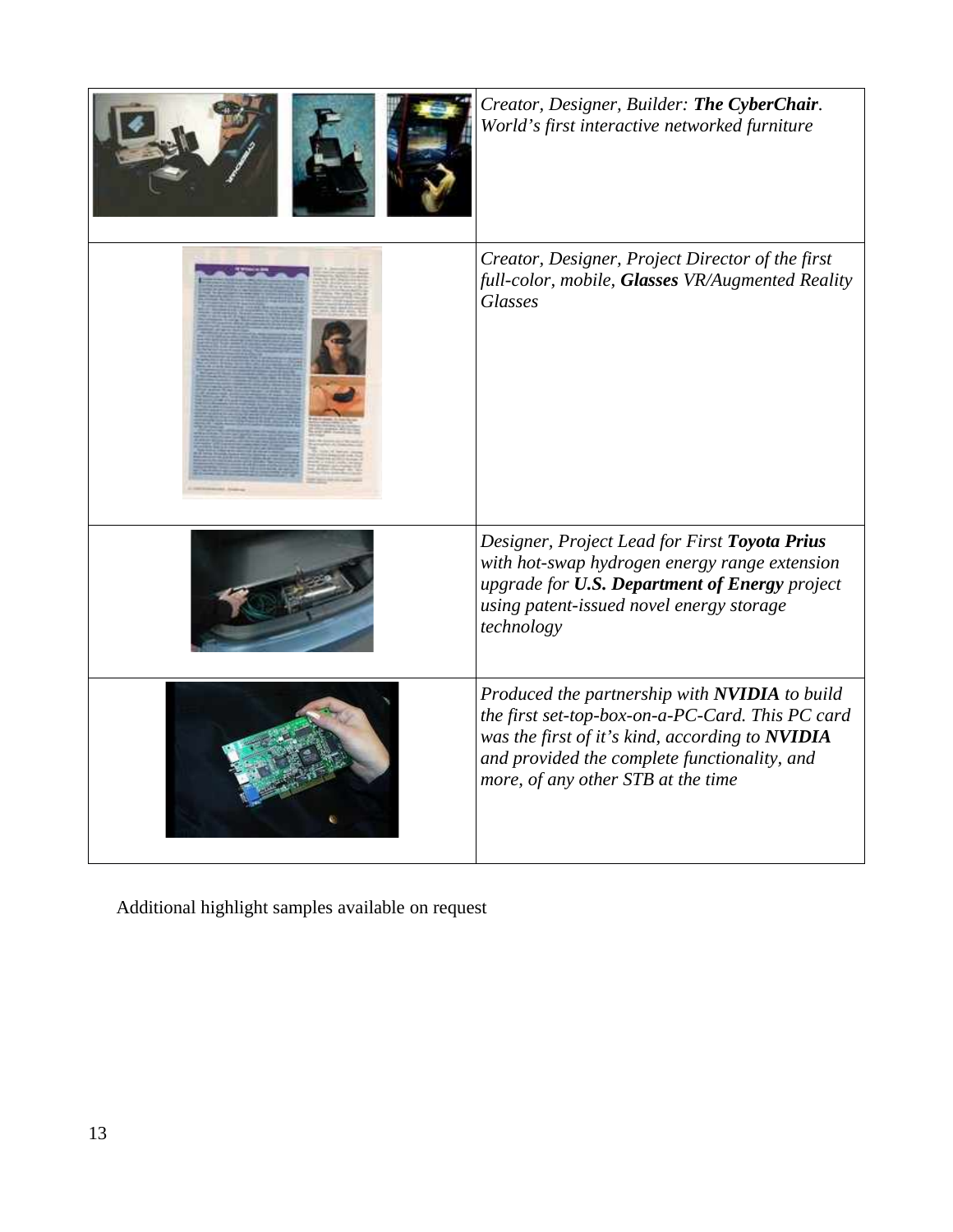### **CASE STUDIES:**

## **CASE STUDY HIGHLIGHT – Energy Technology**

In May, 2005, applicant's team received, in recognition from the Congress of the United States in its Iraq War Bill, a commendation and federal grant, issued by the U.S. Government, for \$2M+ in cash and additional resources for the development of novel and record-breaking fuel cell and energy storage technology invented by applicant, to be used in connection with the research and development of an electric car for the Department of Defense and the American retail automotive market to create domestic jobs, enhance national security and provide a domestic energy solution derived entirely from domestic fuel sources. The team had been invited into the program by U.S. Senate and Agency officials with the request that the team *"help their country in a time of need.."*. The team executed a contract with the U.S. Government and fully delivered on the engagement. The project had formed a spin-out that was incorporated in 2002 and began working with federal labs at that time. Applicant won key federal patents, Congressional commendation in the Iraq War Bill, a government grant and national acclaim. Applicant used venture capital funds, The team's personal funds, and a US. Department of Energy grant to develop a working version of a organic fuel cassette storage and distribution system that can power every vehicle in America entirely from domestic resources. One venture capital investor made a substantial return on its investment when it cashed out in 2006. The team's fuel cassette prototype has been tested and verified by Sandia Labs and other partners, and has been delivered to the market globally, and has nearly a hundred emulators in the market. Sandia research documents industry metrics, billions of dollars of university research, operational units in the field, and, duplicated products validate applicant's team's technologies. Third party reports demonstrate superior performance to traditional energy storage and retrieval devices. Sandia determined that applicant's fuel cartridge, the same size and weight of a Lithium ion battery, holds substantially more energy than the Li-ion battery. As the Middle East has fallen away from the West, a plight foreseen by some members of Congress per the Iraq War Bill award to applicant, offshore fuels have become a severe threat to domestic security. Lithium ion battery sources have been shown by federal reports and extensive media coverage to be self-explosive, toxic, cancer-causing, factory worker killing, liver-damaging, brain-damaging, lungdamaging, fire-causing, foreign conflict-causing, plane-crashing chemical systems, which deteriorate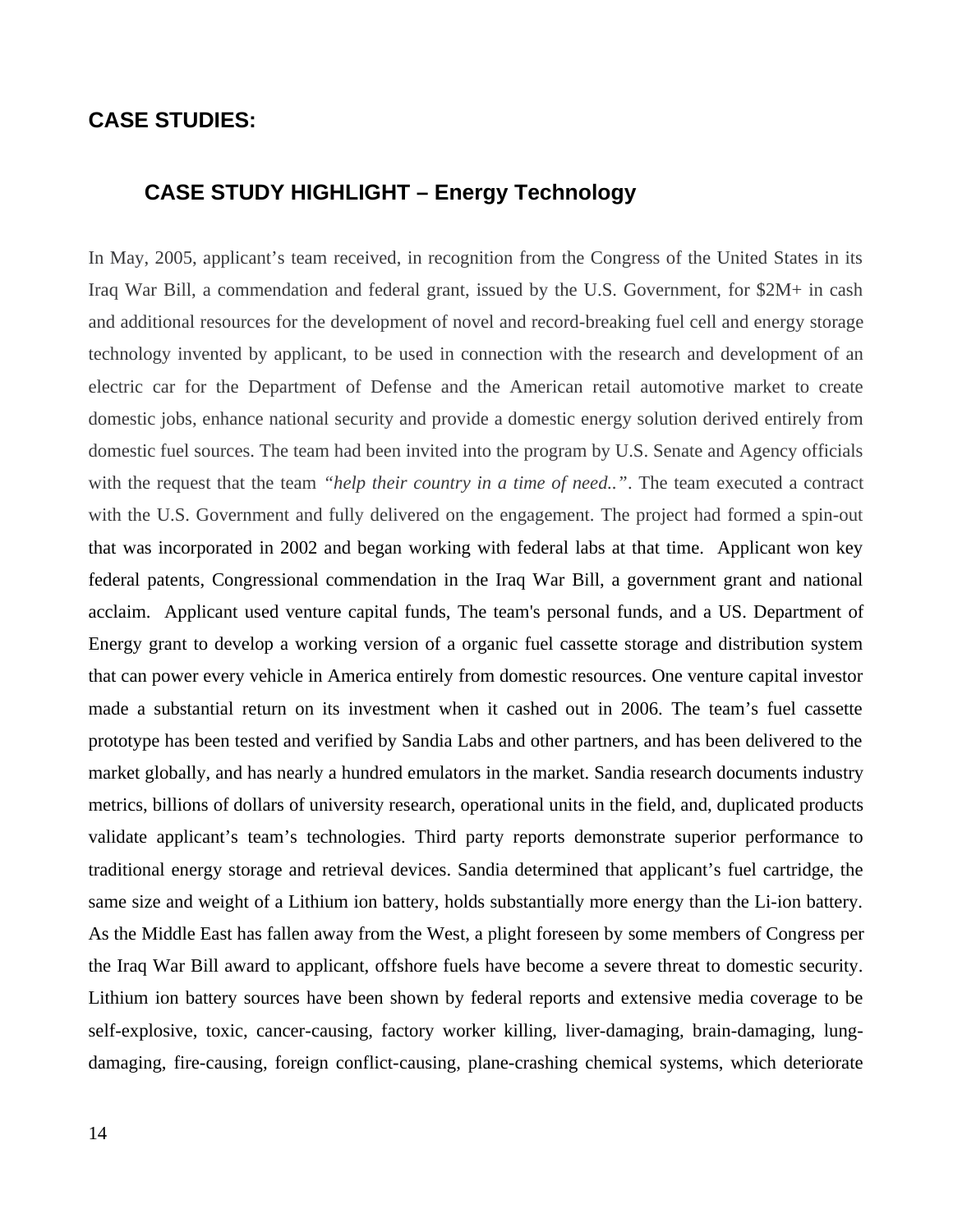over time. Toyota's, KIA's, Honda's, Hyundai's, True Zero's and other major brands' have now invested billions into this effort. With Congressional commendations in national War bills, Federally mandated grants, and historical Federally confirmed U.S. patent issuances, this program made industry history.

## **CASE STUDY HIGHLIGHT – Venture Solutions & Incubator Operations**

Applicant has worked as a senior advisor to development funds since 1976. All inventions first developed by applicant were then rolled out as separate ventures by Clients to seek to sell the services or products.

## **CASE STUDY HIGHLIGHT – Collaborative Visualization, Gaming & VR technologies**

Applicant helped form one of the first Virtual Reality spin-outs in 1990. It was sold to an investment Group. Applicant developed, manufactured, and sold a variety of virtual reality devices including what at the time was the smallest wearable computer display, delivered as a pair of glasses, and the first 360 degree personal computer-based gyroscopic flight simulator. These devices were sold to Spectrum Holobyte, Battele, U.S. Navy, Edison Brothers, FOX Network, MCI, and other major entities, and are used globally in defense and entertainment applications. These devices were based on several of The team's issued patents. The team has continued their work in VR and visualization technology up to today as a consultant and product designer, and filed a U.S. Patent for "*Clip-on appliance suite for PDA or cellphone"* on the first use of a smart phone as a VR headset and marketed by America Invents. Applicant is featured on a special segment of E! Entertainment News Network, broadcast globally, describing their consulting work for Oliver Stone's virtual reality video feature film series: *"Wild Palms"*. Applicant designed, engineered, built and received the U.S. Government patents acknowledging him as the seminal inventor of the device now known as "The HoloDeck" (as seen on the popular TV series) , also known as: "The VR Cave", "The VR Chamber" and "The Immersion Virtual Reality Room."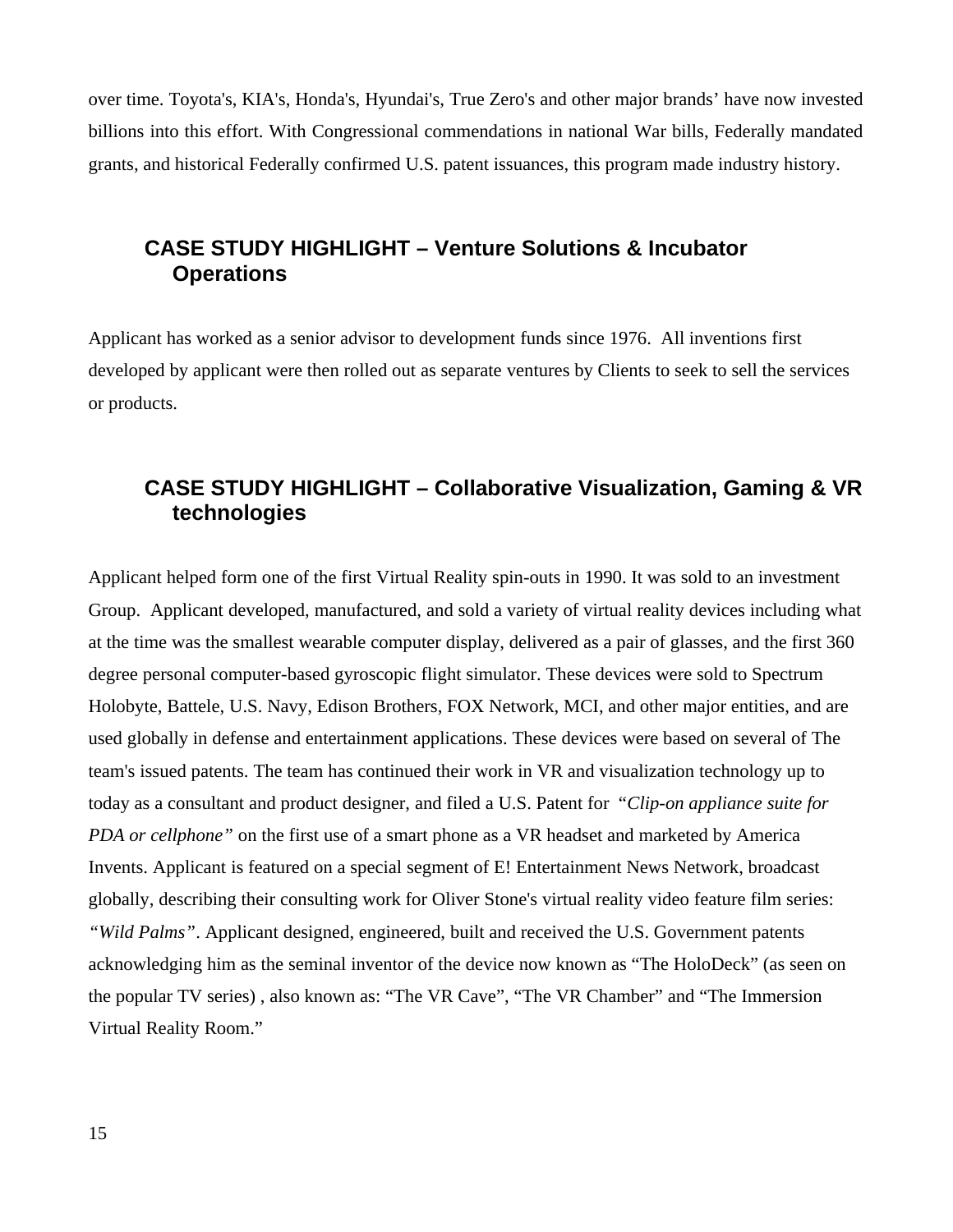## **CASE STUDY HIGHLIGHT – Aerospace Systems**

Applicant has helped launch two aerospace companies. Applicant received a U.S. Patent on the technology known as the "microthruster" in it's small format design and called the "EM-Drive" in it's large-format design. This propulsion technology uses electronic ion-streams to push objects along their path of travel as a transportation propulsion engine. Microthrusters are now in use on multiple NASA, DoD and Telco spacecraft in outer space and on numerous devices on Earth. PFS overcame NASA patent prior art on the same technology when The team demonstrated for the U.S. Patent Office a steerable 4-foot diameter, entirely electric beam lifted ion-propulsion craft flying, for U.S. Patent Office reviewers and validated in front of Intel's lead patent officers (Referred to applicant by Andy Grove, the founder of Intel) . The team's have launched their crafts to the edge of space and back. The technology allows something as simple as a weather balloon with a layered pop-proof polymer skin and internal filament tension cords, to go beyond the buoyancy point, where other balloons simply "stop or pop", and enter outer space to carry a micro satellite. PFS specialized in lighter-than-air launch vehicles, particularly for global communications enhancement.

## **CASE STUDY HIGHLIGHT – Telecommunications and Network Technologies**

Applicant managed the team that developed the first emergency smart-phone applications. The team delivered software that offers billions of dollars in savings by replacing the current system of server racks and cell towers employed by wireless network carriers. The technology is based on the technology described in the USPTO filings for "Mesh Based Network Architecture". Applicant solved the problems that have prevented other wireless mesh companies from achieving commercial success. Applicant's team released a set of the technology, with the help of Steve Jobs at Apple before his death, as an emergency communications tool for the Japanese Tsunami. Apple distributed it on the Apple App and emailed the The team stating it was the fastest App-to-market cycle in Apple history at the time due to the **life-saving potential of the App.** Concurrent with the release of that App, the country of Tunisia was having a democracy uprising and began using the App for its critical-needs social effort. Egypt followed with the use of the App, and the App was renamed DEMOCRI-C (TM) and had become the first peer-to-peer mesh network emergency communicability App in the world. This P2P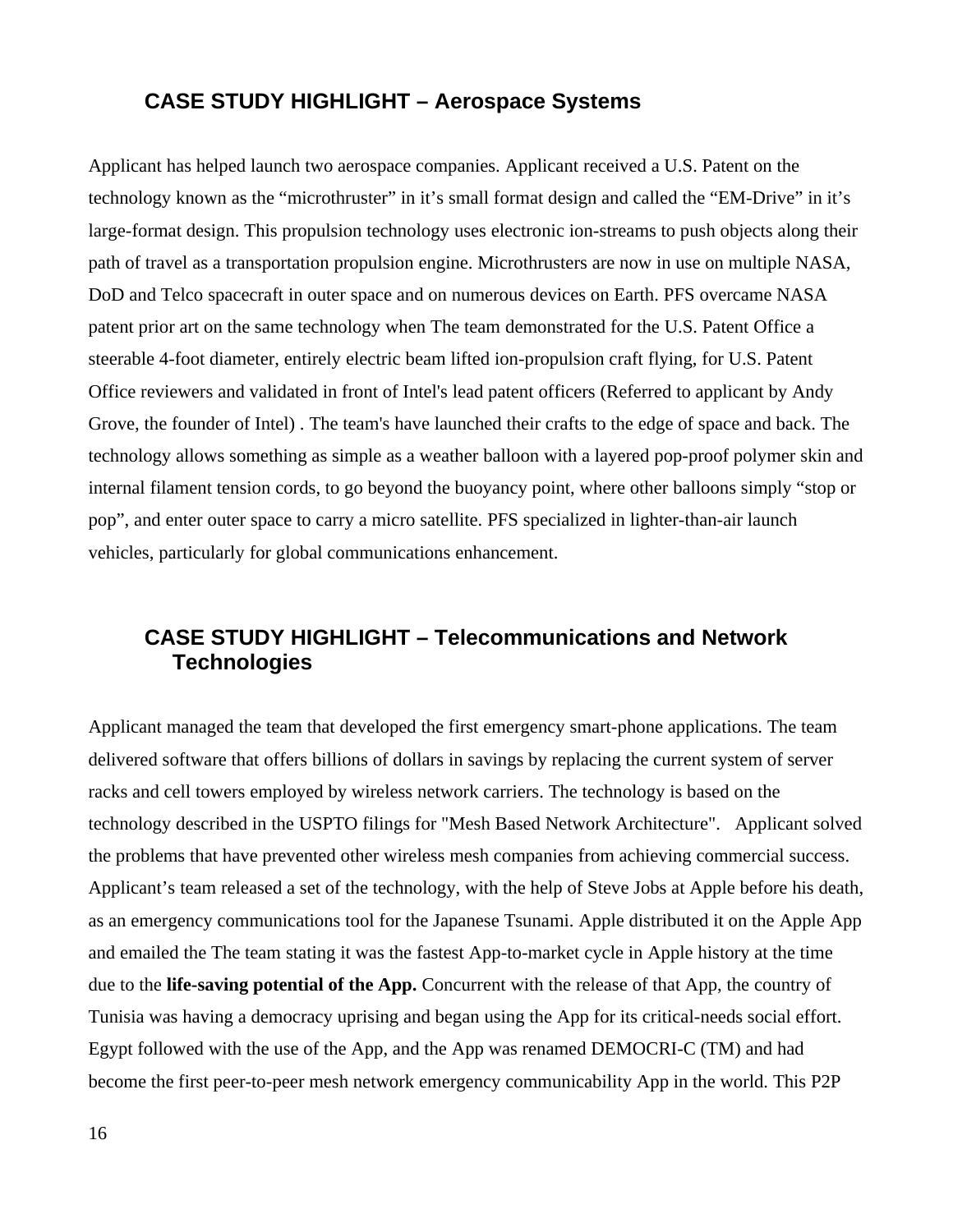technology is now embedded in Qualcomm chips, carried in 80% of mobile devices, and per ([http://p2p-internet.weebly.com](http://p2p-internet.weebly.com/)) is the basis for the new global Internet. DEMOCRI-C had no "backdoors" built into it. It was provided free to groups associated with the International Red Cross, Amnesty, Human Rights Watch and United Nations related organizations. A later version is now in distribution on all three of the major App stores, globally. Additional Apps created by applicant include the first anti-corruption app on all three major platforms, the first hand-held video on demand store and over 20 other apps for mobile devices.

## **CASE STUDY HIGHLIGHT – Vehicle and Transportation Technologies**

Applicant has been advising electric vehicle start-ups from from 2002 forward and holds the U.S. issued patent on a complete crash-resistant electric vehicle. Applicant has constructed automobiles from scratch and produced numerous engineering, design and factory development work products.

## **CASE STUDY HIGHLIGHT – Construction Technologies**

Applicant developed a venture which became the designer and builder of environmentally responsible, energy efficient, prefabricated homes. Dwell Magazine co-sponsored the national launch of the company. Applicant founded the company, was the initial investor, and hired all other members of the company. A large number of modern, efficient homes have been designed with the majority currently in residential use. Better Homes and Gardens featured applicant's venture in their Discovery Channel educational television series called: *"***Building America's Home***"*. Applicant sold the venture to an investment group. The designs and methods currently in use by the venture are based on applicant inventions. Applicant produced and developed the San Francisco Giant's SBC Park showcase home. It was a well-known green demonstration home produced and created by applicant's team, dubbed "The NowHouse" in October 2004. The team developed ways to use debris wood from the Japanese Tsunami recovery as shown on network television. The NowHouse was subsequently donated to the City and County of San Francisco and is currently in use as the Bay View Hunters Point Alice Griffith Community Center. The entire \$2M+ two-story home was picked up by house movers, placed on a barge, sailed down San Francisco Bay and relocated to it's new location as a single structure.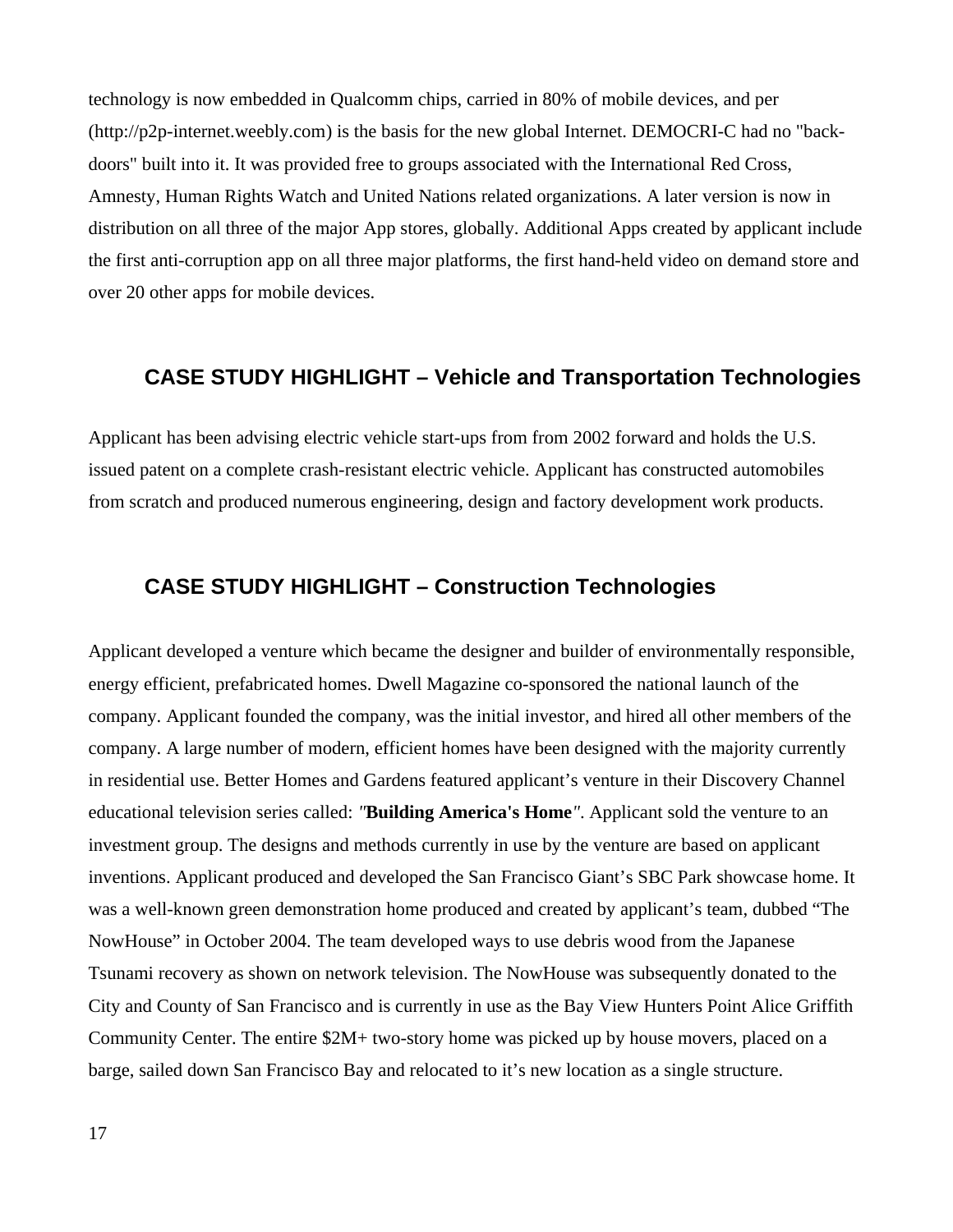FabModern was an on-line design portfolio of The team's green home designs and personal building site. The team filed 3 patents for digitally networked "Smart Homes" and built the most visible "Smart Digital Home" in the world, at the tim**e.**

## **CASE STUDY HIGHLIGHT – Social Networks and Search Engine Technologies**

In 1976 Applicant created the Symphony Light Network for the 1978 Bay Area wide transcast of the *Lights* concerts. **Unifree** was created by applicant in San Francisco in 1990 to expand on this social network. The team received a White House letter from the Vice President for their work in this area. Work has continued and patents have continued to issue up to today. UNIFREE was launched on the web and operated as an on-line search engine. Previously filed patents and Federal records prove preexistence of the technology, company, and website by the team prior to the existence of Google. As the name implies, it was a collection of UNIVERSALLY FREE on-line services such as mail, video, search, social networking, messaging, VOIP, etc., UNIVERSALLY available for the world population and integrated across a common front end. Unifree was a website which, exactly like the later "Google", offered all of the free on-line services that Google offers today, with a particular emphasis on on-line media. The United States Patent Office Trademark filings and records describe the free online services center in a manner that many observers feel describes the LATER creation of Google. The State of California confirms that UNIFREE LLC existed with a California Entity Number as of 11/12/1997. The public interest ranking algorithm that The team created to automatically determine which links to services would be ranked above others on the home page, was called "mombot" (tm). It was a robotic formula that acted as the Internet mom for your web experiences, just as Google does today. Unifree was fully operational on the World Wide Web far longer than Google has existed. In 1998 the team executed a Non-Disclosure Business Partnership development agreement with Yahoo, Inc. for Unifree, and engaged in numerous time-stamped email communications with funding inquiries and fishing expedition inquiries from Google venture capital investors. The team was featured on a nationally broadcast hour-long TV program discussing the technology. The name Google was formally incorporated on September 4, 1998 at girlfriend [Susan Wojcicki](https://en.wikipedia.org/wiki/Susan_Wojcicki)'s apartment in [Menlo Park, California.](https://en.wikipedia.org/wiki/Menlo_Park,_California) The first known graphics-capable social network sold in the market. Techmate was the first to use modem based picture phones, computers, faxes and both analog and digital communications lines.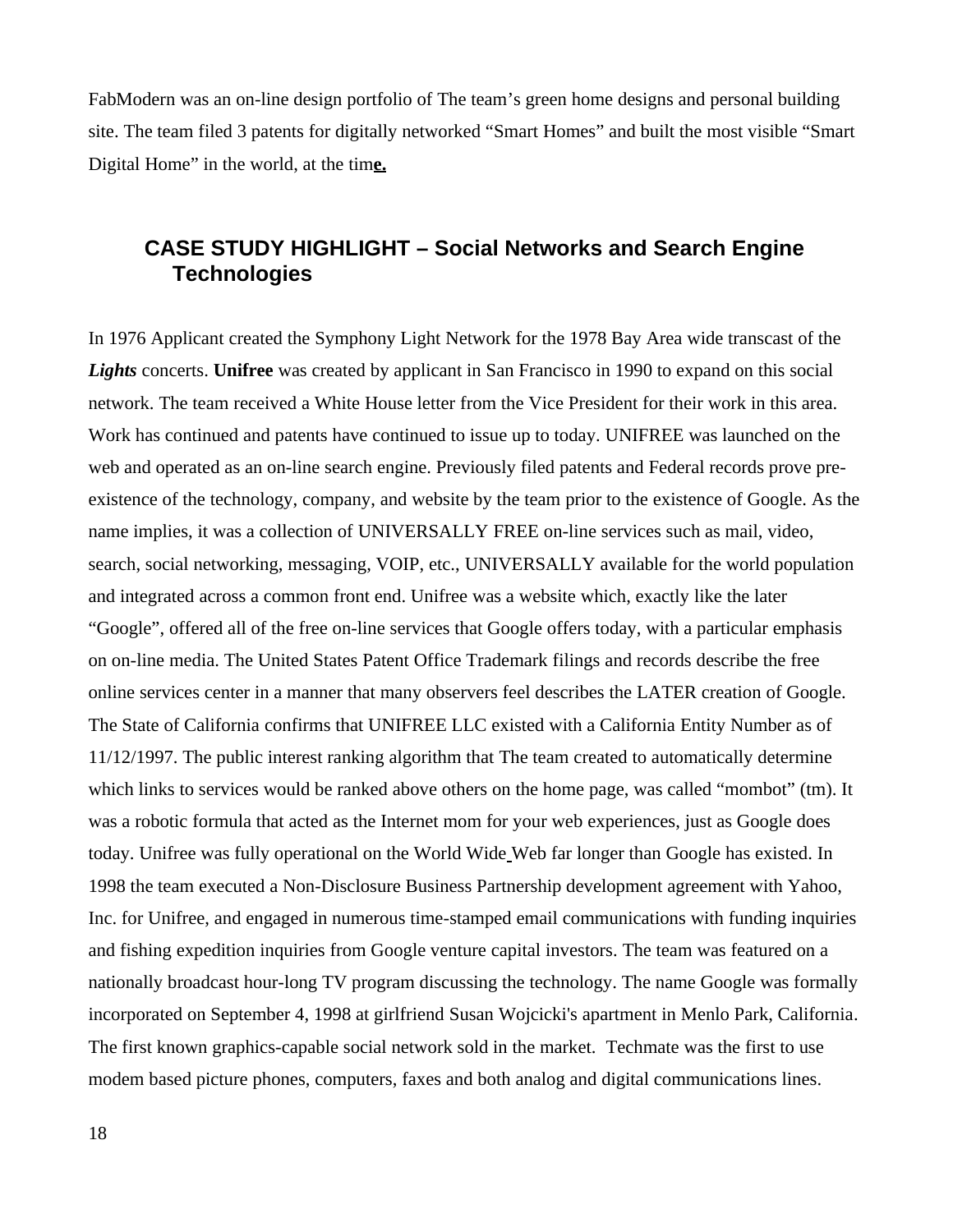Techmate worked with Henry Dakin and the Washington Street Institute on human interaction projects and Russian/American relations improvement efforts. Techmate was featured in national display advertising and had a large subscriber base years before Google or Facebook even existed. For a number of years, the U.S. Patent Office has been reviewing a patent award submission by the team. companies. The internet engine was deployed as the TECHMATE (tm) social network long before the Google or Facebook founders had even met each other. Techmate was advertised in Bay Area newspaper display advertising and certified by the State of California in filed public records with the Secretary of State on March 1, 1987.

## **CASE STUDY HIGHLIGHT – Regulatory and Public Policy Administration**

A Task-force of some of the most effective law enforcement, public policy and community groups in the world. Code Red has delivered programs and cases that have had some of the most potent positive effects on public policy in recent history. Criminal case file preparation, public interest litigation, publication resources donations, transparency workshops and intelligence fusion join up with voter alliances to deliver positive and long-term productivity. Responsible for one of the largest Congressional public/private anti-corruption interdiction efforts in U.S. history.

Applicant personally established multiple national law precedents and set new legal standards for public interest human rights and voter rights standards. Applicant participated in the development and promotion of the historical national JOBS ACT which created SEC standards for Crowd-funding.

Applicant is the first person, in U.S. Court records, to have received a federal pronouncement confirming that his technical team was "targeted" by public employees within a former portion of the U.S. Government. Congressional and agency resources have now interdicted those bad actors.

## **CASE STUDY HIGHLIGHT – Media-over-web technologies**

Applicant's internet video-on-demand projects and companies existed years before YouTube, Vudu,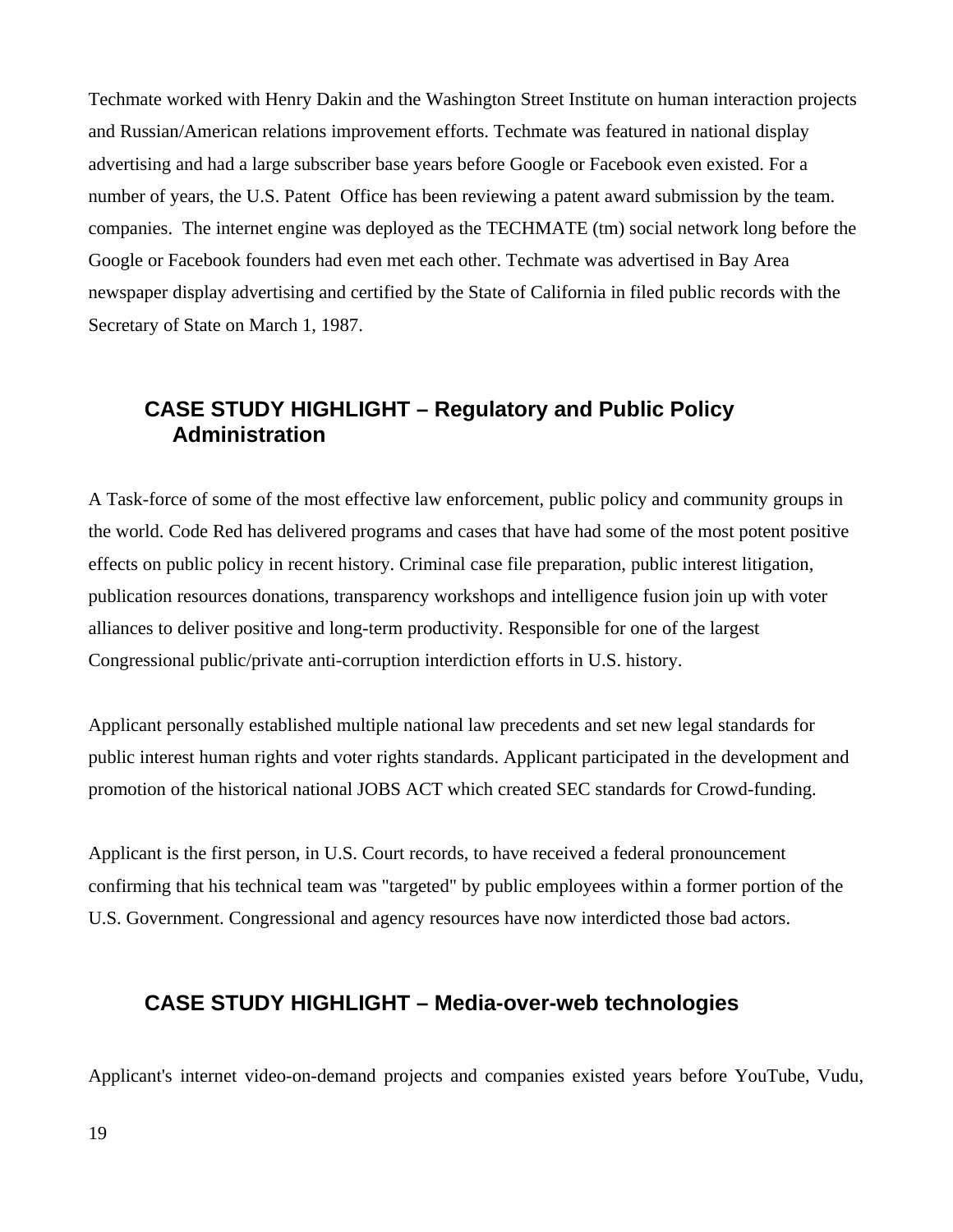Hulu, Bittorent, Napster, Netflix Streaming and all known dominant web-VOD players even existed. Its patents pre-date the formation of YouTube by many years. A half hour broadcast television show on the TV series Silicon Valley Business Report and the vast number of articles, Consumer Electronic Show (CES) presentations and letters documents Clickmovie. It was the world's first public full-screen video store, online media channel and self-media distribution outlet. It is fair to say that The team's ideaof delivering all media over the internet has been verified as a workable idea by every company that touches the internet including Akamai, Netflix, Bittorrent, Vudu, Hulu, and tens of thousands of others. As hundreds of documents prove, Sony Pictures engaged in extensive contracts, public announcements, meetings, deployments, letters, emails, airplane flights, board and corporate meetings with The team (even mentioning The team by name, as their source of inspiration, in Sony's Federal patent filings, which were sold to Dish Network by Sony) to have its first internet video-on-demand hardware and software developed by The team. "Clickmovie" and the movie trailer site "Trailer Park" and dozens of App's produced by The team were the first of their kind in the market.

## **INDUSTRY ACCLAIM:**

His projects, for his clients and employers, have been acclaimed in industrial media globally, including:



## **Past Affiliations and Memberships:**

Affiliated with several professional organizations reflecting a broad range of expertise. Key memberships have included: National Computer Graphics Association; Society for Information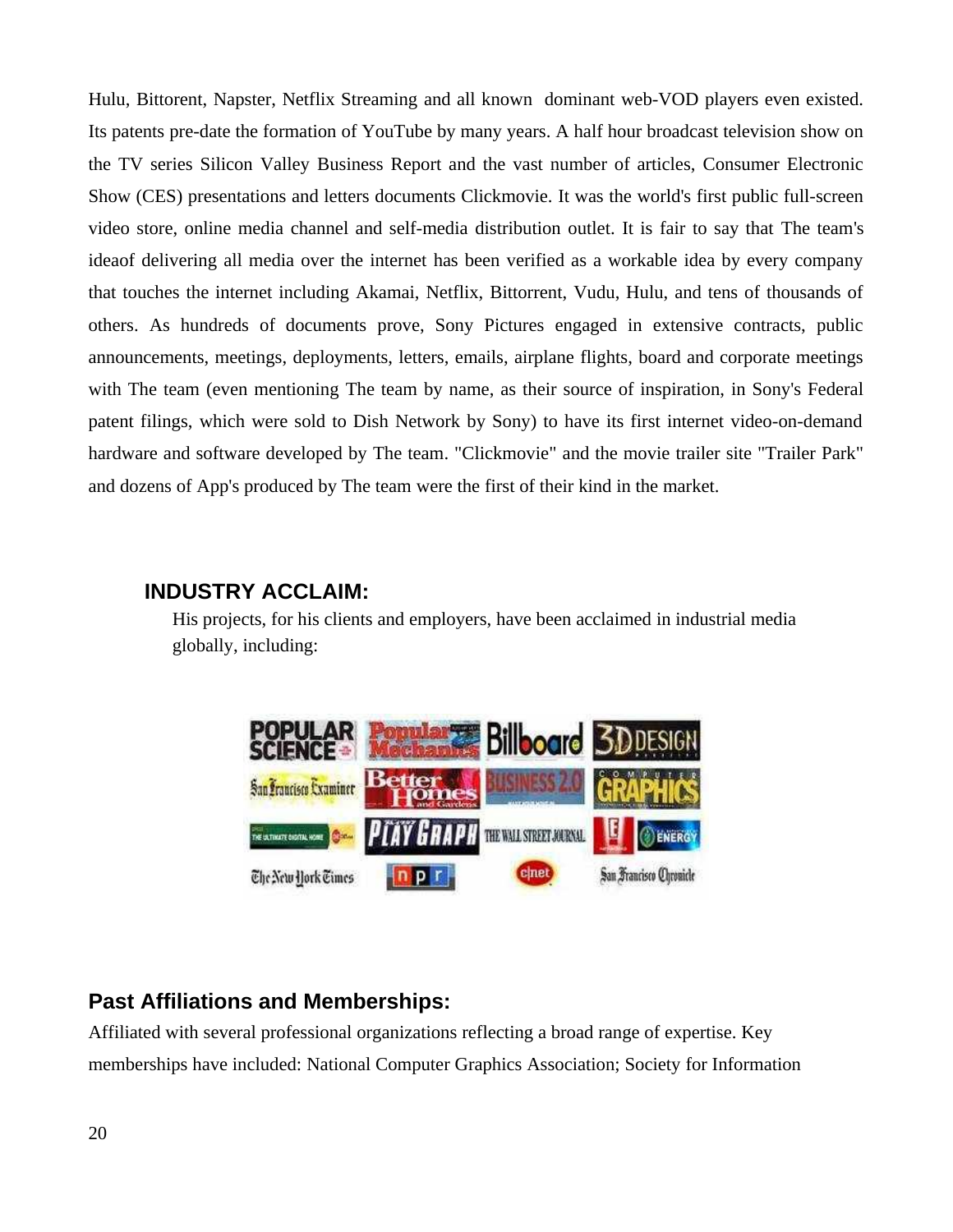Display; Optical Society of America; American Society for Industrial Security; American Institute of Physics; Illuminating Engineering Society of North America; American Film Institute; Association for Computing Machinery – SIGGRAPH/SIGCHI; International Society for Arts, Science and Technology; Society for Manufacturing Engineers; American Society for Testing Materials, International Themed Entertainment Association; International Interactive Communications Society; Media Communications Association; National Computer Graphics Association; Association Internationale du Film D`Animation; Washington Research Institute; National Association of Exhibit Manager, Golden Gate National Recreation Area, Fort Mason Foundation; State of California-Dept. of Consumer Affairs; High Power Laser Systems – USDA; San Francisco Symphony Foundation; and many more…

### **TOP FEDERAL PATENT AND INNOVATION FIRSTS AND INVENTOR-OF-RECORD:**

Applicant has won key patent awards for clients, investors and employers.



Some patents have been sold to investment and development groups. Every product was, initially, reduced to practice and offered to the commercial, or retail, market. Applicant is the original developer of the systems and technologies. All products are now in use, globally, by many users, who have found value in them. Each product was designed, engineered, built and demonstrated by Applicant. In some cases, clients started entire companies based around some of the patents. Most of the patents are considered seminal, in that no record of any other party developing that technology, prior, has been found by government researchers. Applicant was shown to be the original Developer, practising entity and first-to-market.

His technology was so effective, that one competing entity spent over \$15M running tabloid attacks to try to shut his team down. Not only did the attack not work, but the attackers found themselves under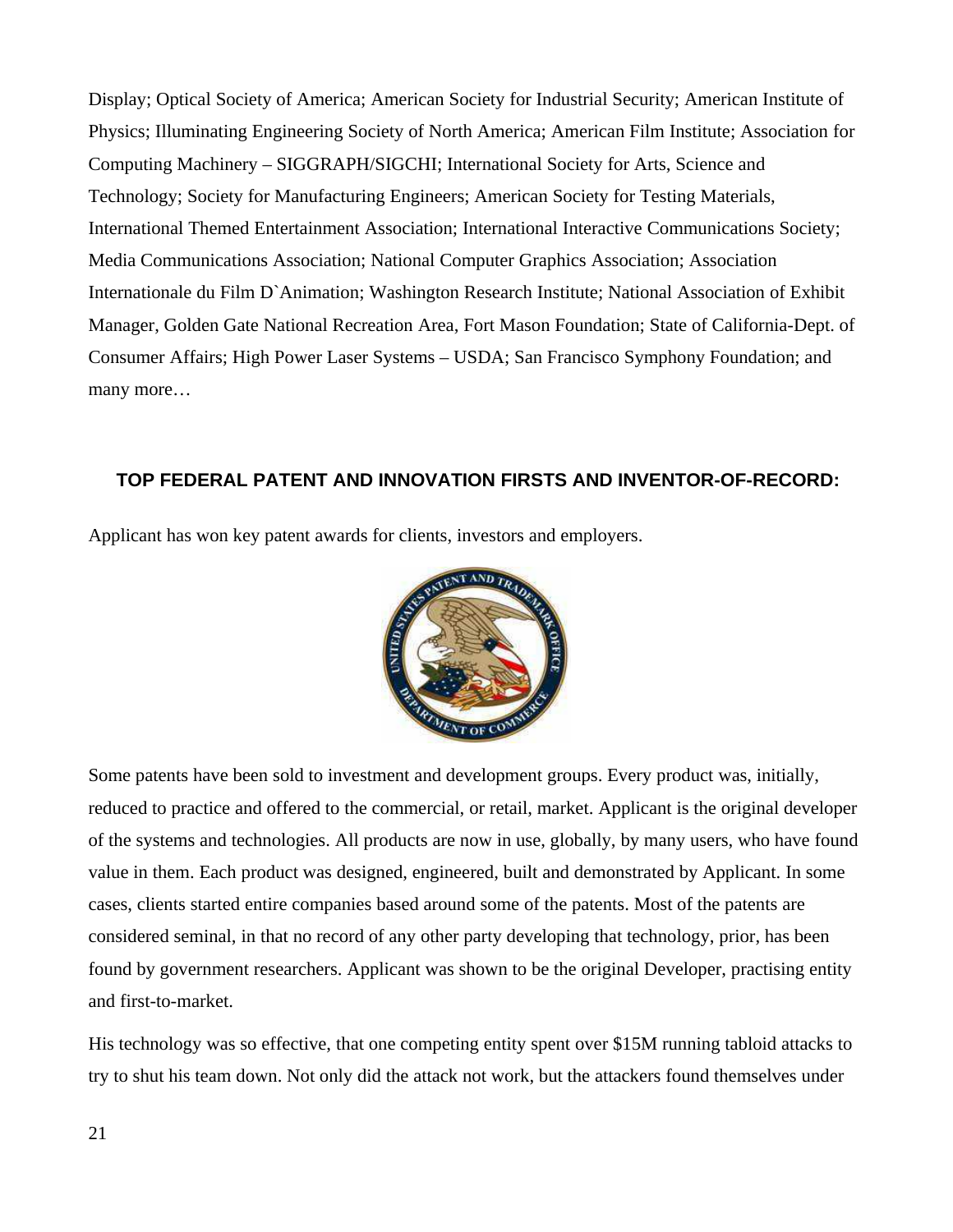federal investigation for their troubles and were forced to begin bankruptcy proceedings. Applicant is fully committed to protecting his Client's and Investors technology investments.



# **PARTIAL LIST OF PATENT AWARDS:**



## **Peer To Peer Mesh Internet Video, Audio Mesh Internet Data Distribution.**

System and methods for providing load balanced secure media content and data delivery in a distributed internet environment. Now known as Torrents, Avalanches, File spraying, P2P and particulated data streaming. Uses: first functional method for transporting movies, music, large data over internet. Saves space, money & infrastructure build-out.



## **Fuel Cell Energy Production, Storage & Distribution.**

Hydrogen storage, distribution, and recovery system using any of thousands of organic compounds in instant-recharge configuration. Uses: Provides energy production, storage and distribution from any renewable organic material including water. Safe, non-toxic, long lasting. Can be acquired from within domestic borders.

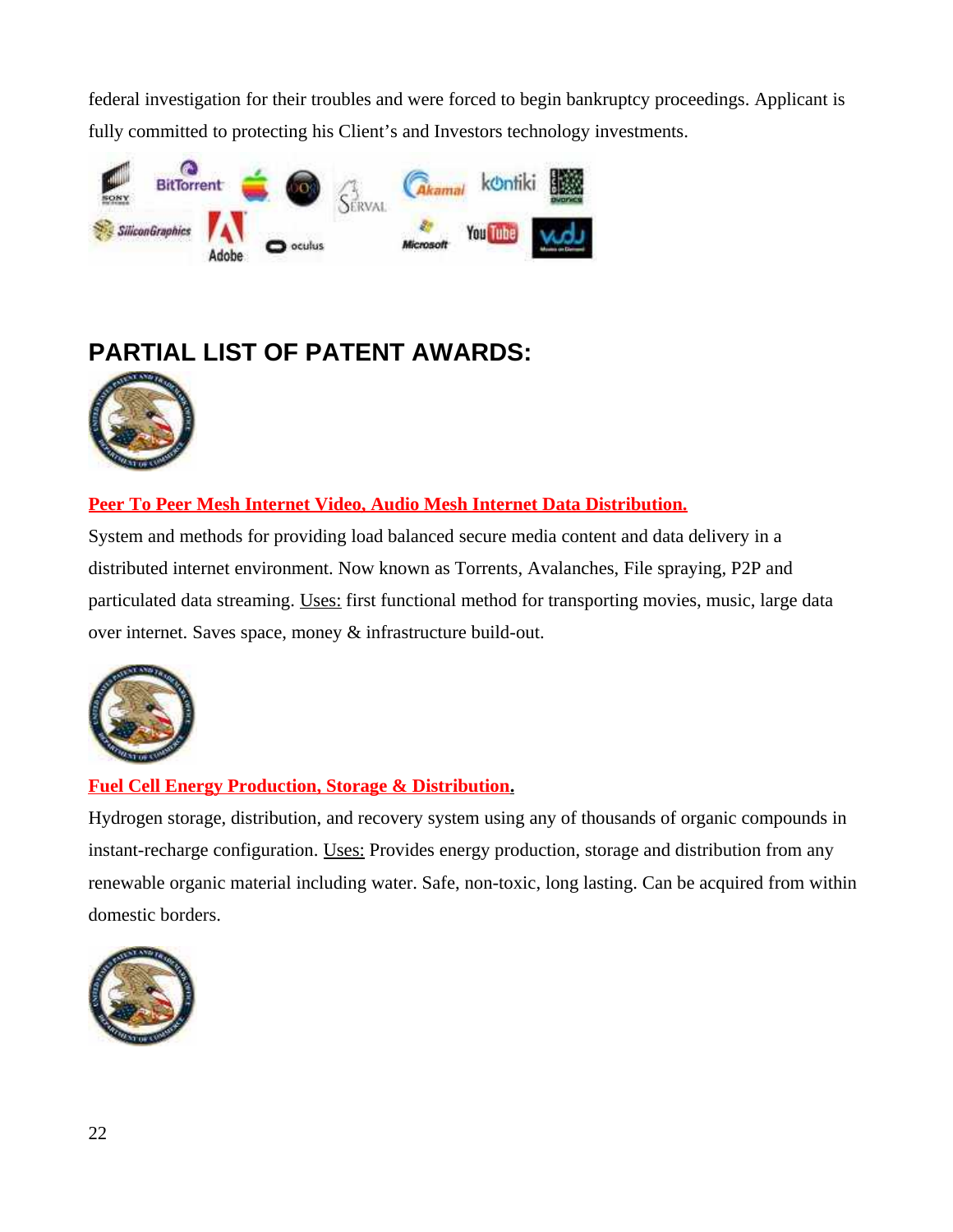## **Peer To Peer Mesh Internet Video, Audio Mesh Internet Data Distribution Mobile Hardware.**

Mobile multi-network communications phone, tablet or related device Uses: first functional method for transporting movies, music, large data over internet. Saves space, money & infrastructure build-out.



## **Peer To Peer Mesh Video, Audio Internet Mesh Internet Data Distribution.**

System and method for providing load balanced secure media content and data delivery in a distributed internet environment. Uses: first functional method for transporting movies, music, large data over internet. Saves space, money & infrastructure build-out.



**Peer To Peer Mesh Video, Audio Internet Mesh Internet Data Distribution Mobile Hardware.** A Mobile multi-network communications device. Uses: first functional method for transporting movies, music, large data over internet. Saves space, money & infrastructure build-out.



## **Electric Vehicle System With Hot-Swap, Instant Recharge, Low Costs & High Safety.**

A complete, easy to build, vehicle system. Uses: Provides energy production, storage and distribution from any renewable organic material including water. Uses: Safe, non-toxic, long lasting. Can be acquired from within domestic borders. The longest running, safest, lowest cost, multi-fuel, renewable energy vehicle ever designed, to- date.

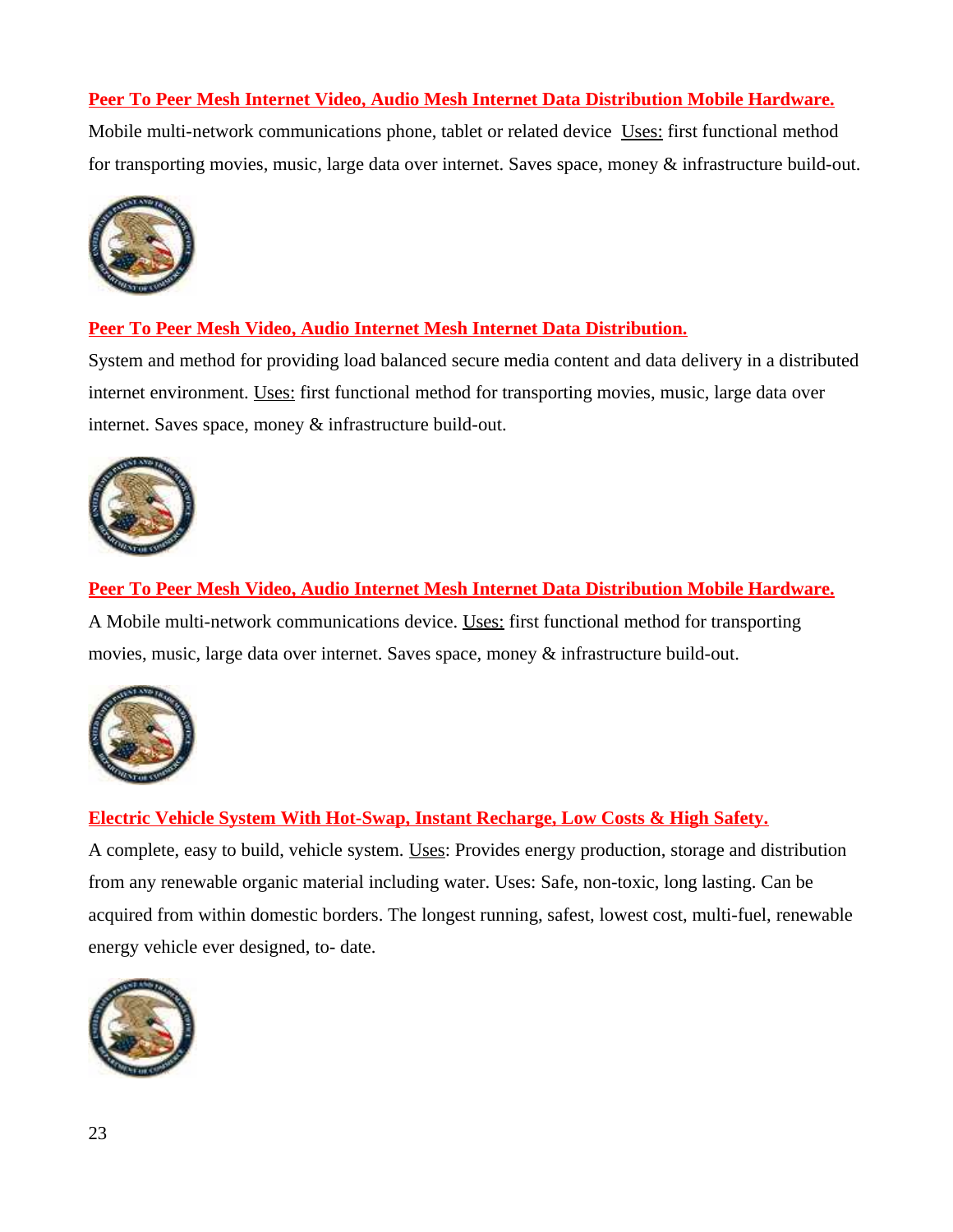## **Fuel Cell Energy Production, Storage & Distribution.**

Hydrogen storage, distribution, and recovery system. Uses: Provides energy production, storage and distribution from any renewable organic material including water. Safe, non-toxic, long lasting. Can be acquired from within domestic borders.



## **Fuel Cell Energy Production, Storage & Distribution System.**

Method and apparatus for a hydrogen fuel cassette distribution and recovery system. Uses: Provides energy production, storage and distribution from any renewable organic material including water. Safe, non-toxic, long lasting. Can be acquired from within domestic borders.



**Peer To Peer Mesh Video, Audio Mesh Internet Data Distribution and Online Media Commerce.** Media file distribution with adaptive transmission protocols. Uses: first functional method for transporting movies, music, large data over internet. Saves space, money & infrastructure build-out.



## **Fuel Cell Energy Production, Storage & Distribution.**

Solid-state hydrogen storage systems technologies. Uses: Provides energy production, storage and distribution from any renewable organic material including water. Safe, non-toxic, long lasting. Can be acquired from within domestic borders.

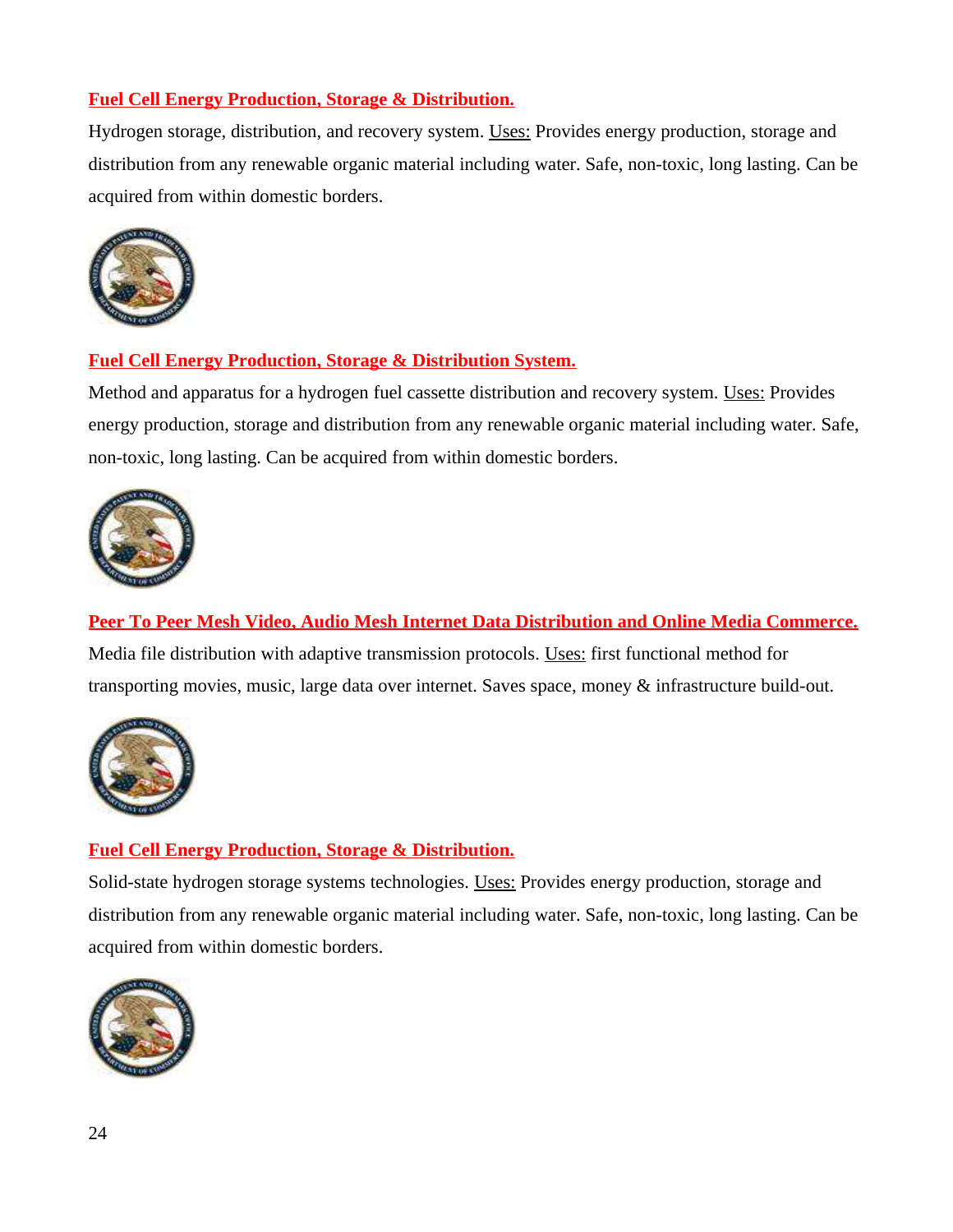# **Electronic Propulsion Technology Using Broadcast Energy Power Source and Micro Thruster Design.**

Electronic flight propulsion system using ion discharge and broadcast power long term flight system. Uses: Provides energy production, storage and distribution from any renewable organic material including water. Safe, non-toxic, long lasting. Can be acquired from within domestic borders. broadcasts energy to devices in order to reduce weight of the vehicle by eliminating engine. First use of "micro-thruster" technology now in use in multiple space vehicles.



## **Fuel Cell Energy Production, Storage & Distribution**.

Hydrogen storage, distribution, and recovery system. Uses: Provides energy production, storage and distribution from any renewable organic material including water. Safe, non-toxic, long lasting. Can be acquired from within domestic borders.



## **Fuel Cell Energy Production, Storage & Distribution Chemistry Optimization Process.**

Methods for hydrogen storage compositions. Uses: Provides energy production, storage and distribution from any renewable organic material including water. Safe, non-toxic, long lasting. Can be acquired from within domestic borders.



## **Internet Video On Demand System For Web Commerce Using Media Data.**

System and method for providing information dispersal in a networked computing environment. Uses: first functional method for transporting movies, music, large data over internet. Saves space, money & infrastructure build-out.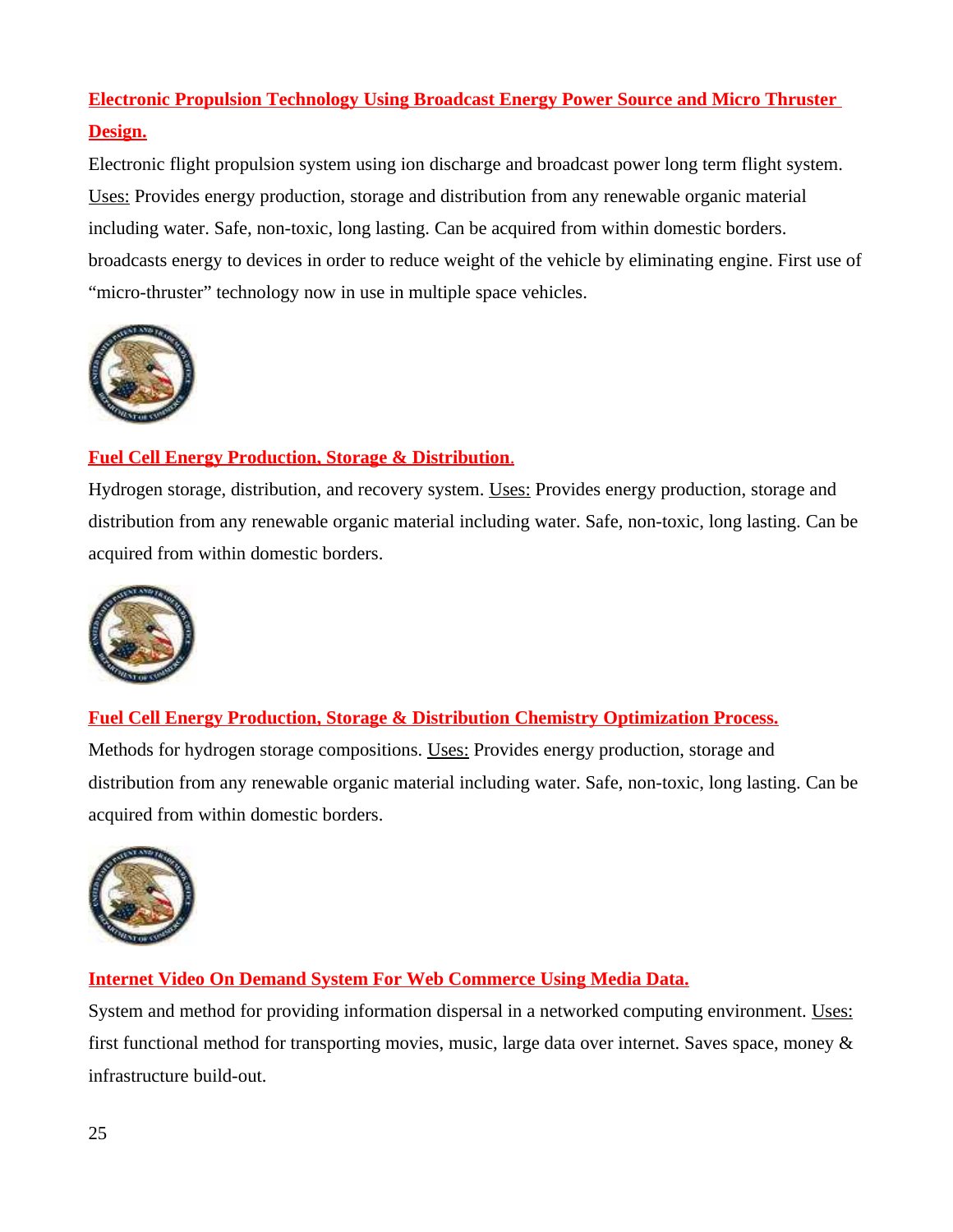

## **Physical Design And Layout For Touch-Screen phone and MP3 Player.**

Wireless media access and storage apparatus in advance of any previous touch-screen smart phones or MP3 players. Associated with filed utility patent on complete mobile advertising and commerce system. Uses: mobile touch-screen smart-phone for easy mobile communications and experiences. This patent proceeded the top MP3 smart-phones by many years



## **Virtual Reality System With Headsets, 3D Surfaces and Walk-In Chambers.**

Methods and apparatus for generating and processing VR using the first documented "Holodeck" or "Cave" system. Uses: Visualizing medical efficacy of treatments, design buildings, structures and objects, entertainment, engineering. This was one of the first patents ever issued for a full VR system



## **Virtual Reality System With Headsets, 3D Surfaces and Walk-In Chambers.**

Methods and apparatus for generating and processing web VR using the first documented "Holodeck" or "Cave" system or working glasses as computer/display technology. Uses: Visualizing medical efficacy of treatments, design buildings, structures and objects, entertainment, engineering. This was one of the first patents ever issued for a full VR system

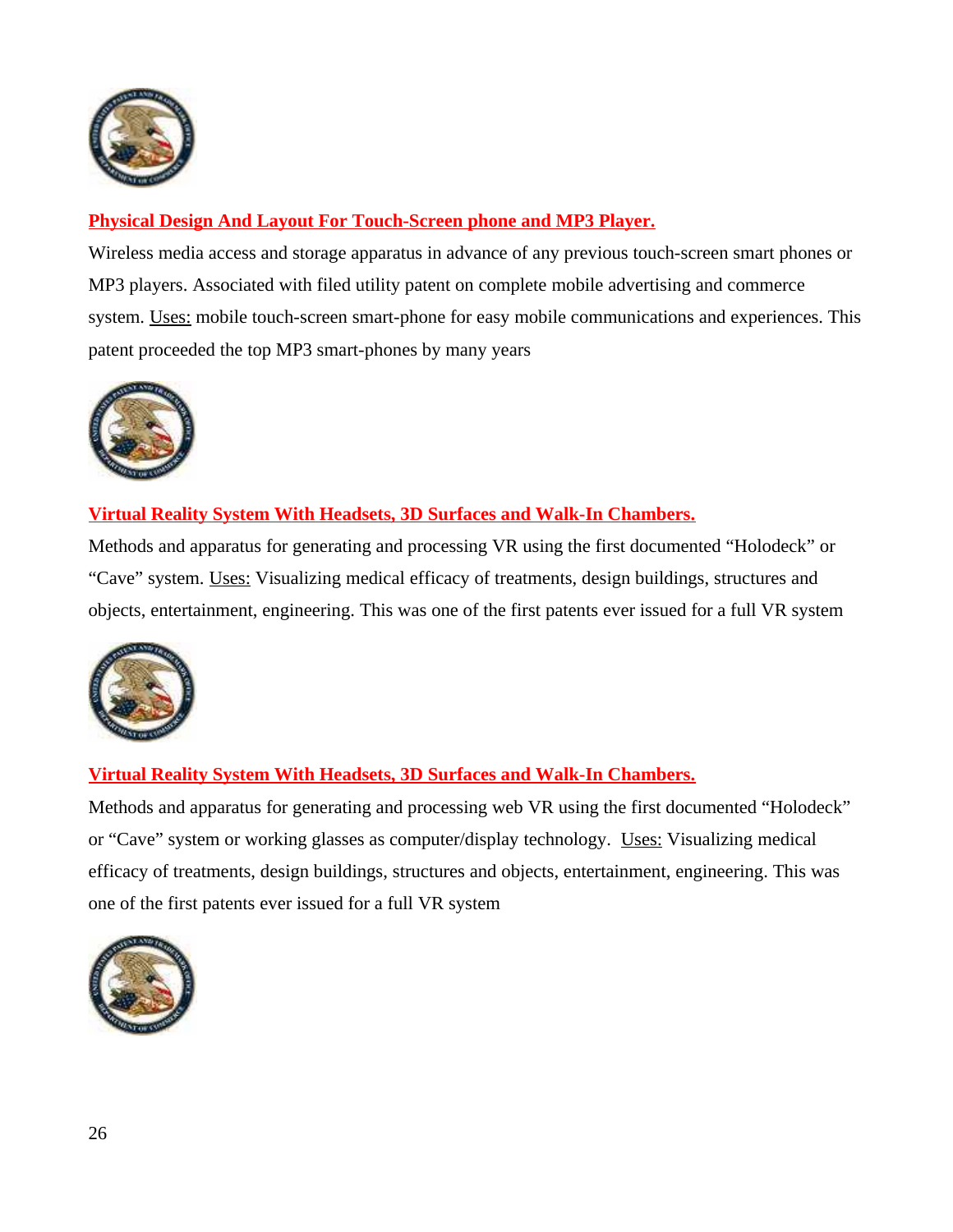## **Virtual Reality System With Headsets, 3D Surfaces and Walk-In Chambers.**

Methods and apparatus for generating and processing VR using the first documented "Holodeck" or "Cave" system or working glasses as computer/display technology. Uses: Visualizing medical efficacy of treatments, design buildings, structures and objects, entertainment, engineering. This was one of the first patents ever issued for a full VR system



## **Social Media Interaction and Commerce For Mobile Devices.**

Methods and apparatus for interacting with others over a network for social engagement and commerce. Uses: first functional method for transporting movies, music, large data over internet. Saves space, money & infrastructure build-out. Allows for commerce via social networks and the operational design of social networks.



Every patented product design, Applicant developed, has products that have been built, demonstrated, sold and delivered. Many of these patents are considered "Seminal Patents" because they were "firstof-their-kind technologies.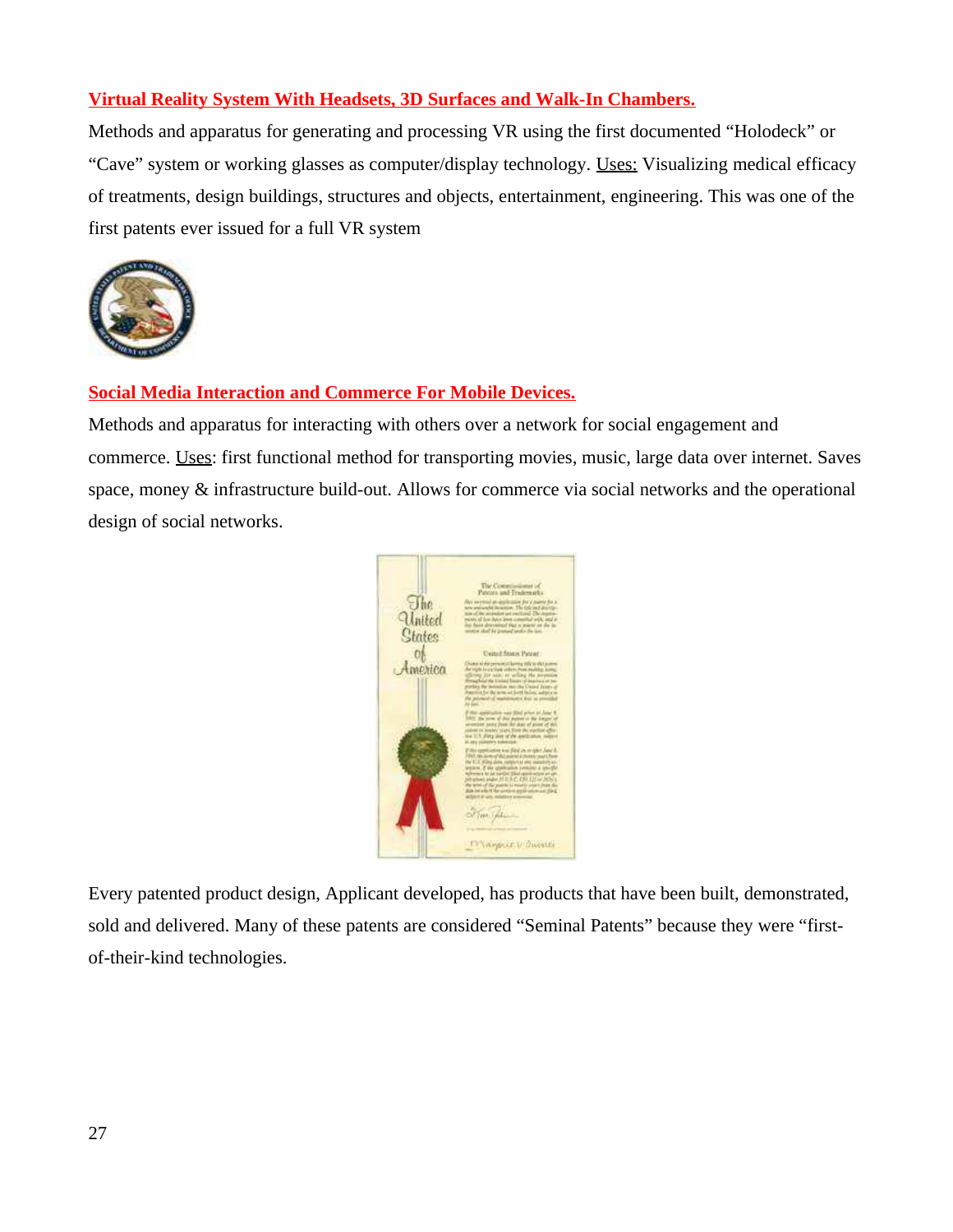## **AWARDS AND COMMENDATIONS:**



*Applicant, is expert in problem solving, product innovation/invention, solution building & team coordination. Applicant has worked for corporations, public organizations, community groups, task forces, emergency services teams, government agencies and investors, to lead and manage revolutionary innovation projects. Clients, and employers have hired Applicant when they have a big problem, that needs a novel solution, developed and delivered from an innovative perspective. You can't find a problem that Applicant's teams can't solve.*

| <b>WE HAVE</b><br><b>HUNDREDS OF</b><br><b>REFERENCE</b><br><b>LETTER5</b>                                                                             |                               | 01101-19<br>WE concertainty<br><b>2010/07/08 01:00</b><br><b><i>PORTABLE TAL</i></b><br><b>AT ME DERIVERS</b><br>A4-Line | AA/Jarg                                        | ïш<br>AA-Tans     | $\blacksquare$<br>_<br>ANAJAS                           | -Mila<br>44199<br><b>TO</b>                | forms.<br>$\sim$<br>A44.95                                  | A47.89                                                  | A4-5 (erg)                            | <b>Anties</b><br><b>STEP</b>                                                                                     | 44-18.018                                                                                        | $\sim$<br><b>Millies</b>                                        |
|--------------------------------------------------------------------------------------------------------------------------------------------------------|-------------------------------|--------------------------------------------------------------------------------------------------------------------------|------------------------------------------------|-------------------|---------------------------------------------------------|--------------------------------------------|-------------------------------------------------------------|---------------------------------------------------------|---------------------------------------|------------------------------------------------------------------------------------------------------------------|--------------------------------------------------------------------------------------------------|-----------------------------------------------------------------|
| $\sim$<br>AA SEAN                                                                                                                                      | AAIJag                        | Links<br>AA 33, pg                                                                                                       | forms.<br>$\overline{\phantom{a}}$<br>44-15.04 | ÷<br>AA-Marg      | <br>÷<br>AA Eliae                                       | <b>Contract</b><br>--<br>TIME 1<br>AA Mark | 111<br>AA (Aps)                                             | o<br>œ<br><b>Phone</b><br>×.<br>description<br>Ak 26ans | $\sim$<br>Ak2Lare                     | -<br>$\frac{1}{2} \left( \frac{1}{2} \right) \left( \frac{1}{2} \right) \left( \frac{1}{2} \right)$<br>AA-12 are | レベアミトネート<br>AA-33.pg                                                                             | 术<br>AA 24 jag                                                  |
| ٠<br><b>ffice</b><br>AA-(3.py                                                                                                                          | 3/4-25.pg                     | ٠<br>-<br>AA-27 (mg                                                                                                      | 33/3.21                                        | w.<br>$14-76$ ps  | A4-35 are                                               | -<br>111111<br>马吉时                         | 巫<br>$\sim$<br>AA (2.8%)                                    | $44 - 33$ and                                           | A4-34 (e)                             | 33-Tias                                                                                                          | <b>BEFOR</b><br>AA-3k pra                                                                        | a<br><b>ALT 29</b>                                              |
| <b><i>SAVE</i></b><br>$\frac{1}{2} \left( \frac{1}{2} \right) \left( \frac{1}{2} \right) \left( \frac{1}{2} \right) \left( \frac{1}{2} \right)$<br>--- | <b>Section</b><br>-<br>Sec.   | <b>STATION</b><br>÷                                                                                                      | 10.4<br><b>Service</b>                         | _____<br>__       | ÷.<br>-<br>affiliate and it<br><b>Service</b><br>$+1/2$ | --<br><b>STATE</b>                         | <b>Darius</b>                                               |                                                         | and the same and                      | ٠<br>$\sim$                                                                                                      |                                                                                                  | υ                                                               |
| AA-38 and<br><b><i><u>TESTINAE</u></i></b><br>×                                                                                                        | A4 09.ps<br><b>TO ATTACHE</b> | 44-40.04                                                                                                                 | 48-41.09<br>                                   | 44-42 arg<br>×    | AA-41 ara<br><b>Contract</b>                            | Ah Higgs<br><b>The Company</b><br>$-1$     | Ab Klass<br><b>START</b><br>$\sim$<br><br><b>Links</b><br>- | AA Müng<br>$\cdots$<br>٠<br><b>SALE</b>                 | AK-Multiple<br>۸                      | A4 00.6%<br><b>SOF</b>                                                                                           | 84-11.04<br>is a                                                                                 | A4-57 jag<br>$\overline{a}$<br>$\sim$<br>Channel Charles<br>$-$ |
| Aktigs<br>Жī                                                                                                                                           | <b>ALL 14.349</b><br>o        | AR-75.99<br><b>ALC</b><br>$-0.77$<br><b>College State</b>                                                                | <b>JA/M.91</b><br>÷<br>$\sim$<br>×.            | stilling<br>"When | 34.56.pg                                                | AA Marg<br><b>PICAME</b>                   | m<br><b>JA 68 are</b><br><b>ALCOHOL:</b>                    | <b>AA 60 Jks</b><br><b>EUTROPE</b>                      | <b>JA 62.04</b><br><b>County</b><br>÷ | <b>AA47.bs</b><br><b>ESEMINAL COMPANY</b><br><b>PEACHTREE</b><br>٠<br>×                                          | <b><i><u>PERSONAL PROPERTY</u></i></b><br><b>JA 64 art</b><br>$\overline{\phantom{a}}$<br>۰<br>٠ | æ<br><b>24.97.64</b><br>∓<br>٠<br>٠                             |
| AA-48.prg                                                                                                                                              | Ak AT pro                     | AA-68.jpg                                                                                                                | <b>STATE</b><br>AA-95.016                      | AA-70 ung         | --<br>44.75.04                                          | $\overline{\mathbf{M}}$<br>AA72,88         | Ak73.psg                                                    | 6A-75 jag                                               | All-Mark                              | $\blacksquare$<br>LINKS25-2N-A.A.am                                                                              | ٠<br>LPASS-DV-REam                                                                               | $\overline{a}$<br>UNION PLACER                                  |

# **LARGE SET OF REFERENCE LETTERS FROM PAST PROJECTS:**

(Original copies available – copies available in applicant's in-person interview binder)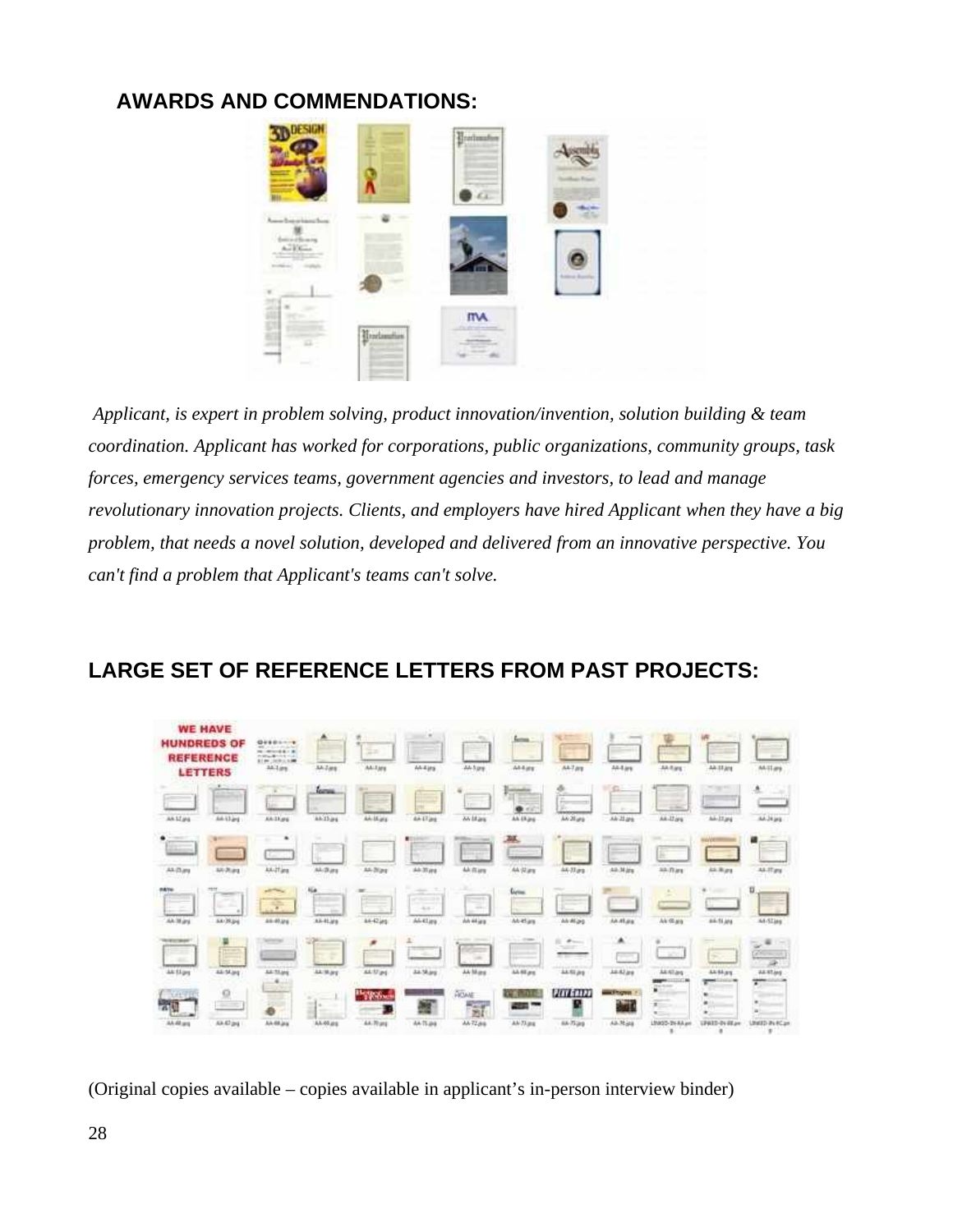# **PUBLIC SERVICE**

With commendation letters from U.S. President's, U.S. Vice President's, The U.S. Congress, State Assembly, Senator's, Mayor's and business leaders nationwide, Applicant has proven his support for the public interest, for many decades. Applicant represents all political interests in a dedication to bipartisan productivity. Applicant has also served on non-profit boards, community teams, law enforcement task-forces and emergency services agencies.

# **A FEW REFERENCE STATEMENTS ON FILE:**

*"ANN's Paul Plack talks with "APPLICANT", who recently received a patent for an improved way to use new electrically charged, polarized, proprietary alloys to create thrust to lift small aircraft without the need for a propeller, jet, balloon or rockets."*

**- Aero NewsSpecial Feature, National Broadcast**

*"NowHouse, at SBC Park, points the way to a more affordable, eco-friendly housing industry. The brainchild of technology wunderkind "APPLICANT", the NowHouse brings together more than a hundred corporate sponsors and several government agencies eager to educate the public and the construction industry about a safer and..., yes, cheaper -- way of building new homes."*

**- SF Gate**

*""APPLICANT", ...an innovative multidisciplinary home design and construction systems company,..., America's largest panelized systems producer, announce a joint venture to develop new generations of materials and systems integration that will deliver precision-engineered, system-built homes for America."* **- PR Leap**

*"...a San Francisco-based start-up executive and "Venture Solutionist", is regularly sought out by major companies and investors to lead and engineer revolutionary projects in the fields of technology, media, environment and science. He is known for his ability to visualize, architect and deliver cutting-edge developments for global markets, problems and needs. "APPLICANT" holds many seminal core patents for his inventions, most of which are geared to the development of products and tools that improve lives. Through his ground-breaking innovations and astonishing productivity, he demonstrates a superhero-like ability to see the big picture and deliver results that tangibly enhance the way people experience their world."* 

*"...A senior tech executive who is also a product designer with many issued U.S. and foreign patents, "APPLICANT" has received numerous awards and accolades for innovations that revolutionize human process. As a writer, he is published in a variety of media. As a subject, he has been covered in over 200 newspaper, radio, TV and magazine stories, articles, cover stories and features. His inventions are so forward-thinking, some might even say he designs and builds the future. Take* for *example the human mobility system that he invented: it eliminates cars and allows people to fly using sustainable energy from a global green energy grid. It may sound crazy, but "APPLICANT"'s patent overcame an established NASA patent when he showed the U.S. Patent Office an actual unit in flight. His inventions and innovations are numerous, diverse and sometimes mind-boggling, and they all pave the way to deliver the future.*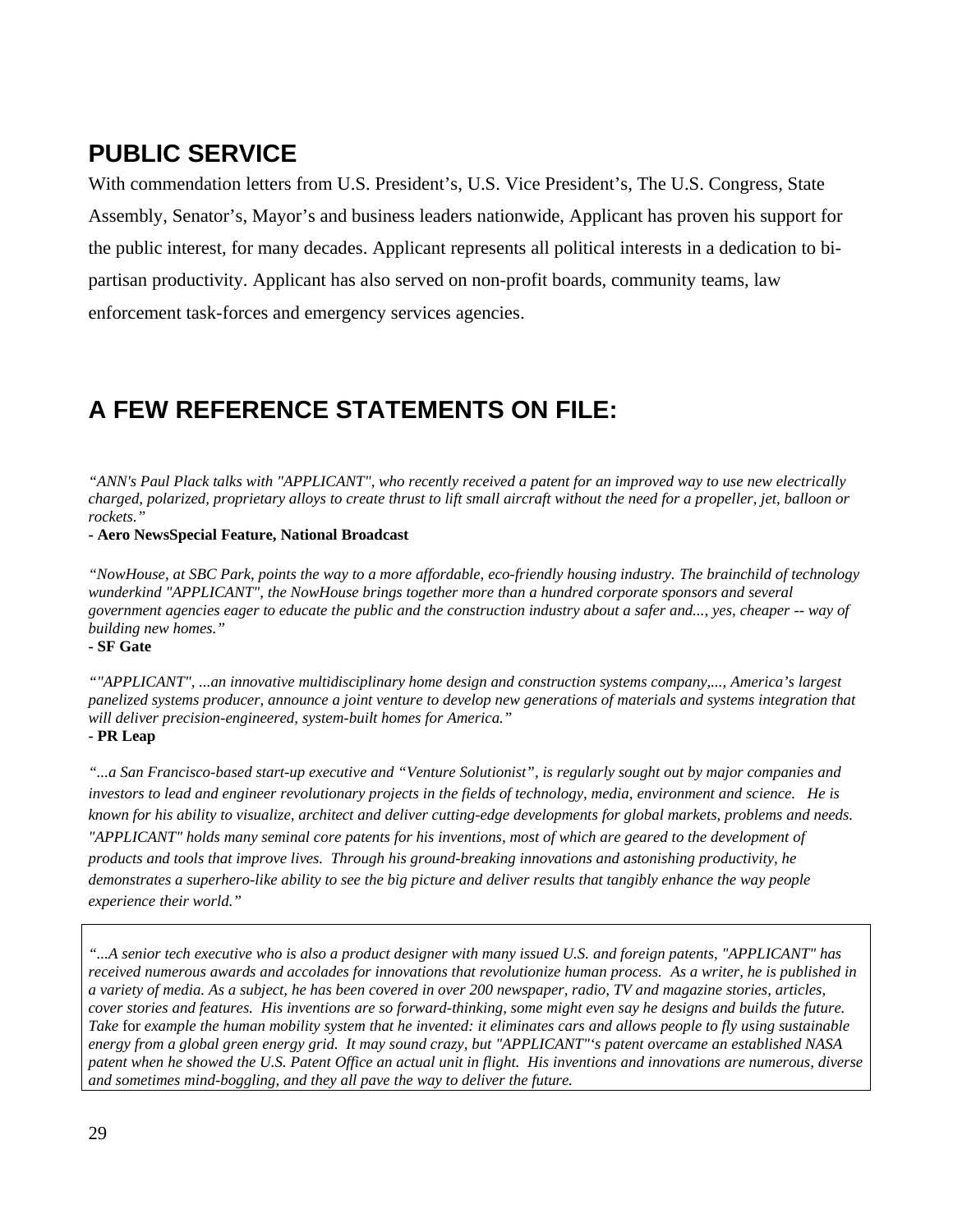*"APPLICANT"'s recent projects have focused on green, sustainable and new energy. As with most of his enterprises, his work is at the forefront of the current green and sustainable energy trends. Over the last 18 years, "APPLICANT" has developed a process to rapidly design and build green, sustainable self-powered modern homes. His greater objective is to reduce the toxicity of modern living by up to 75%. One such project is the NowHouse™, a modern, affordable, green and*  digitally integrated demo home. "The NowHouse was conceived to give consumers and builders alike a fully functional *example of the advances that have taken place in home construction," says "APPLICANT". The stylish, modern, high-tech home was designed from safe advanced green and sustainable materials in a highly integrated manner and featured the best digital accoutrements. The first demo was built in the San Francisco Giants Stadium in 2004 and donated to Mayor Gavin Newsom for use by the San Francisco community. The two-story, 2400 square foot structure has since been lifted onto wheels, pushed onto a barge, sailed down the bay to Candlestick Park, hauled across its very own bridge and mounted on a permanent foundation to become the Hunters Point community center.* 

*Other green projects on "APPLICANT"'s resume include Clever Homes, a green pre-fabricated home company he founded, which has been featured in more media than most competitors in the industry. He also developed the Better Homes & Gardens America's Home project featured as a series on the Discovery Home Channel. More recently, "APPLICANT" was the Project Director for the Green Hill Home Project, a national leading education program for air quality and CO2 reduced homes. The Green Hill Home Project was created for educational seminars, training, media demonstrations and*  workshops in cities across America and around the world. The project is a showcase, for the public and industry, of the *latest building technologies for modern, green and zero-energy living. In another example of innovative leadership, "APPLICANT" developed the Nexus Array micro-generation sustainable energy plant, a sustainable home power generation system capable of producing energy around the clock. The Nexus Array system provides a 100% uptime, intermittency-free, integrated power station for the home or neighborhood. It is environmentally friendly and lowmaintenance, designed to survive all types of adverse situations from extreme weather to California's fires and earthquakes.*

*"APPLICANT" has a long history of expertise in energy science and its practical applications, and takes a proactive approach to setting hydrogen energy policy. He authored the core hydrogen energy transport patents and secured major grants from the Department of Energy via congressional action in the Iraq war bill. His patented methods, if put into action, could eliminate the need for gasoline in the world, and thus obliterate a major cause of war and toxic chemicals polluting the earth. For one customer group, "APPLICANT" developed an innovative, plug-and-play hydrogen energy solution which is capable of powering a broad range of electricity-based consumer and commercial devices, as well as automotive transport, and eliminates the need for any specialized power delivery infrastructure (patent is pending).* 

*America's techno-laureate is currently working on a low-cost, modern electric car with a novel battery system which will be entered in the new international Automotive X Prize contest. Once the logistics are figured out, he will post them for free to the world on the internet. This mix of ingenuity and genuine camaraderie with his fellow humans is what makes "APPLICANT" a rare breed. With no fear of failure, he truly exemplifies the saying "If there's a will, there's a way". Yet he remains conscientiously sensitive of his impact and footprint on the world around him.* 

*While the brilliant Nikola Tesla is "APPLICANT"'s biggest inspiration to date, he credits his parents and modest upbringing for his socially and environmentally-conscious work approach. His father, a forest firefighter and ranger,*  taught him from an early age the value of trees and how to protect and respect your environment. These values are *reflected in "APPLICANT"'s projects to this day. "APPLICANT" got his start as product designer in his parents' garage where he assembled myriad gadgets and began studying the process of inventing things, putting their pieces together and making them work. His parents purchased a small projector on which "APPLICANT" could play animated cartoon reels. "APPLICANT" taped some wax paper over an empty refrigerator cardboard box, placed the projector inside, and invited the neighborhood kids to sit in his garage and watch the "giant TV". Not surprisingly, the invention was an instant success* with the neighborhood children. Even more successful and infinitely more formative was the day a car occupied the *garage. Without space for the neighbors to sit and watch the makeshift television, "APPLICANT" decided he could make the experience more intimate and intense. He placed the projector outside the box this time, and for a nickel, let the kids one at a time go sit inside the box and experience the cartoon from the inside. The feedback was thrilling and the experience was "APPLICANT"'s first invention in virtual reality.* 

*"I realized, the deeper you put people inside media, the more excited they get about it," he says of the experience. Since that moment in early childhood, he never stopped mulling over how to make a box that could also be a movie. This first,*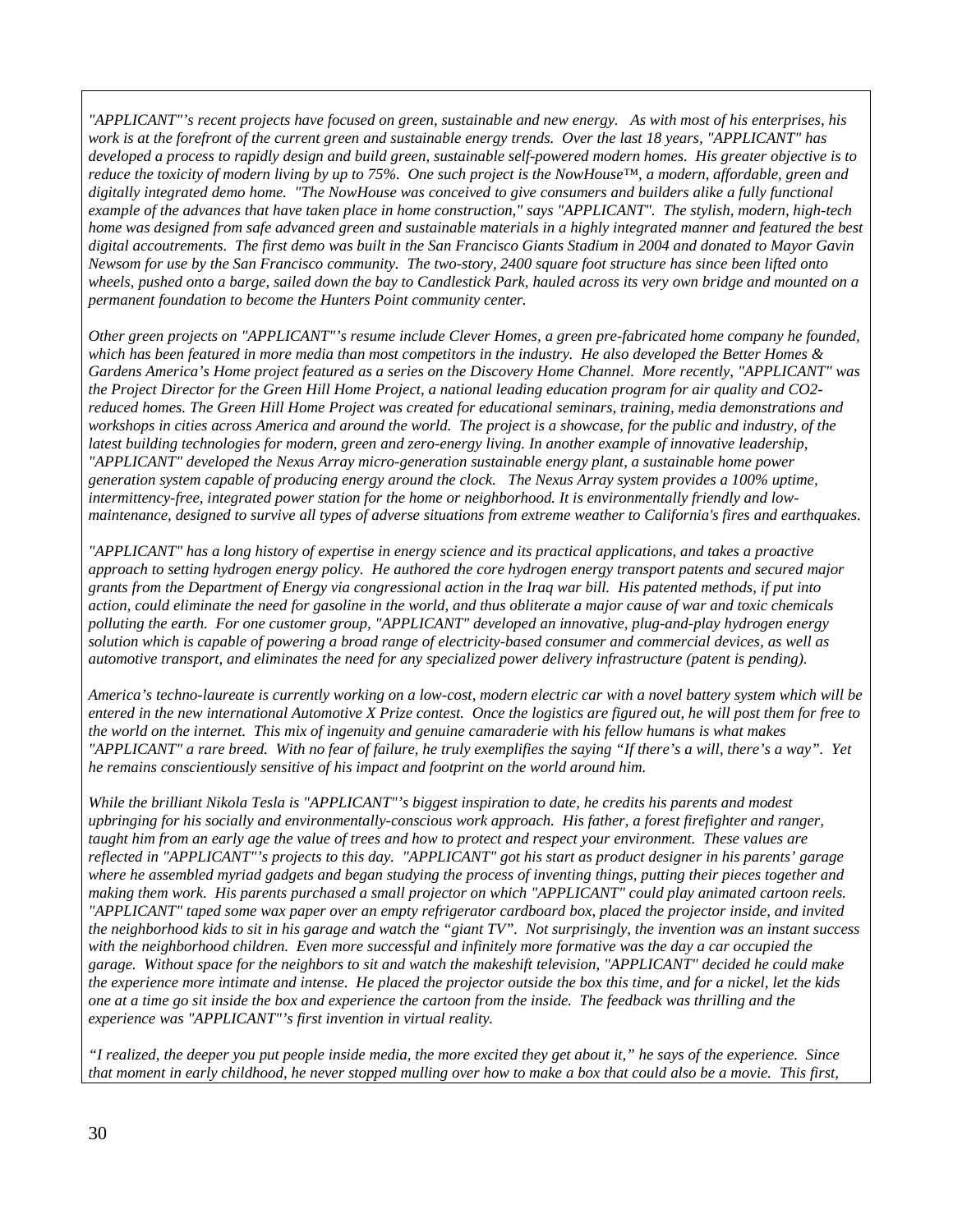*rudimentary idea of virtual reality eventually became one of his first patents for the Digital Environment System. It is the core of the Sun Microsystems CAVE systems, used as military immersion trainers and featured as the "HoloDeck™" on the Star Trek television series. "APPLICANT"'s virtual reality patent was also leveraged for Oliver Stone's "Wild Palms". In the sci-fi miniseries produced in the early 1990's, three-dimensional animated images are projected in living rooms around the world and become a new sort of disruptive television. This type of Immersive 3D can now be seen in Microsoft and Google Earth 3D online mapping and Sony Playstation "Home" systems.*

*As technology evolved, "APPLICANT" realized there were ways to implement the ideas he had visualized or dreamed about. He also understood that investors would fund his dreams if they represented worthy objectives that would help improve the world. "APPLICANT" pushed his Virtual Reality dreams a step further after seeing the film "Fantastic Voyage". In this 1966 science-fiction story featuring Stephen Boyd and Raquel Welch, a submarine full of scientists is shrunken to microscopic size and then injected into the blood stream of a dying diplomat. The scientists then use lasers and other tools from the inside of the body to save the diplomat and help avert an international crisis. The film inspired "APPLICANT" to target his Virtual Reality patents on scientific objectives. He felt that with enough data, doctors and researchers could simulate and visualize a disease like cancer from the inside of the body and, by running mock tests, reach a cure much*  faster. Thus came the development of simulation technology for cancer efficacy studies. This immersive visualization *technology is now used to train surgeons through complex surgeries, and has been employed by large companies to accelerate and improve product design and employee training in fields like farming, retail, and auto and aircraft manufacturing.*

*A technological and scientific savant, "APPLICANT" is a member of that small group of individuals with extraordinary and very specialized cognitive skills. But like superheroes, geniuses have their Kryptonite. For "APPLICANT", his disability appeared in a peculiar form of dyslexia. One of his clients, fascinated by "APPLICANT"'s incredible capacity to comprehend and analyze large-scale complex processes, offered to pay for a study of his brain. "APPLICANT" participated in research at multiple medical universities and underwent brain-mapping and other cognitive neuro-scientific testing. The results concluded that he suffered from a type of audio dyslexia about numbers. He is unable to aurally process numbers, sequences of things, times or time spans, and must manage numbers in a visual context. To overcome this obstacle, he has invented "organic math", a new way to experience mathematical concepts which some have adopted as a new way to teach math.* 

 *"Almost everyone who has dyslexia has an accompanying "super power"" says "APPLICANT". His "super power": one of the highest measured spatial reasoning and rapid perceptual skill sets the researchers had measured in the U.S.. Not satisfied with this gift, "APPLICANT" has spent the years since his diagnosis researching and training himself on how to improve and maximize his special capacities. His self-training has paid off, particularly for his investors: the productive inventor is now able to process and construct complex patent-awarded systems much more quickly and efficiently than ever before.*

*"APPLICANT"'s cognitive super-abilities and his excellence at problem-solving have allowed him to lead a successful career as a launch CEO, project leader and self-defined "Venture Solutionist". He boasts an impressive track record for*  developing new and recovered technologies from multiple disciplines into commercially viable products for industrial, *commercial and military uses. "APPLICANT"'s multi-disciplinary training, education and experience includes the fields of material science, chemistry, electronics, management, systems, networking, intellectual property management, media technologies and applied science. "APPLICANT" has become an expert in the life cycle of an idea or startup project. Over his career, he has done it all: generating an initial idea --whether from his own technology or that of others--, securing*  intellectual property, gathering talent, raising money and developing companies, "APPLICANT" has taken dozens of *revolutionary companies and products from idea to launch. He appears ready to leap with neurons firing at whatever daring clients or investors will bring to his plate next.* 

*Utilizing proprietary conceptual development methodologies, "APPLICANT" and his team deliver projects that few others are able to bring to fruition. "The management of products, projects and businesses from concept to completion is my specialty," he says. Whether the challenge is developing a visionary concept into an artfully designed product, marketing and launching an innovative start-up business, or producing a spectacular experience for several thousand attendees, "APPLICANT" seems to find the most novel and productive path to results. He describes his work approach as a partnership with his clients, to which he applies his multi-disciplinary expertise with the objective of designing and delivering the most innovative and efficient solutions. Creativity and productivity mixed with a laser focus on the big*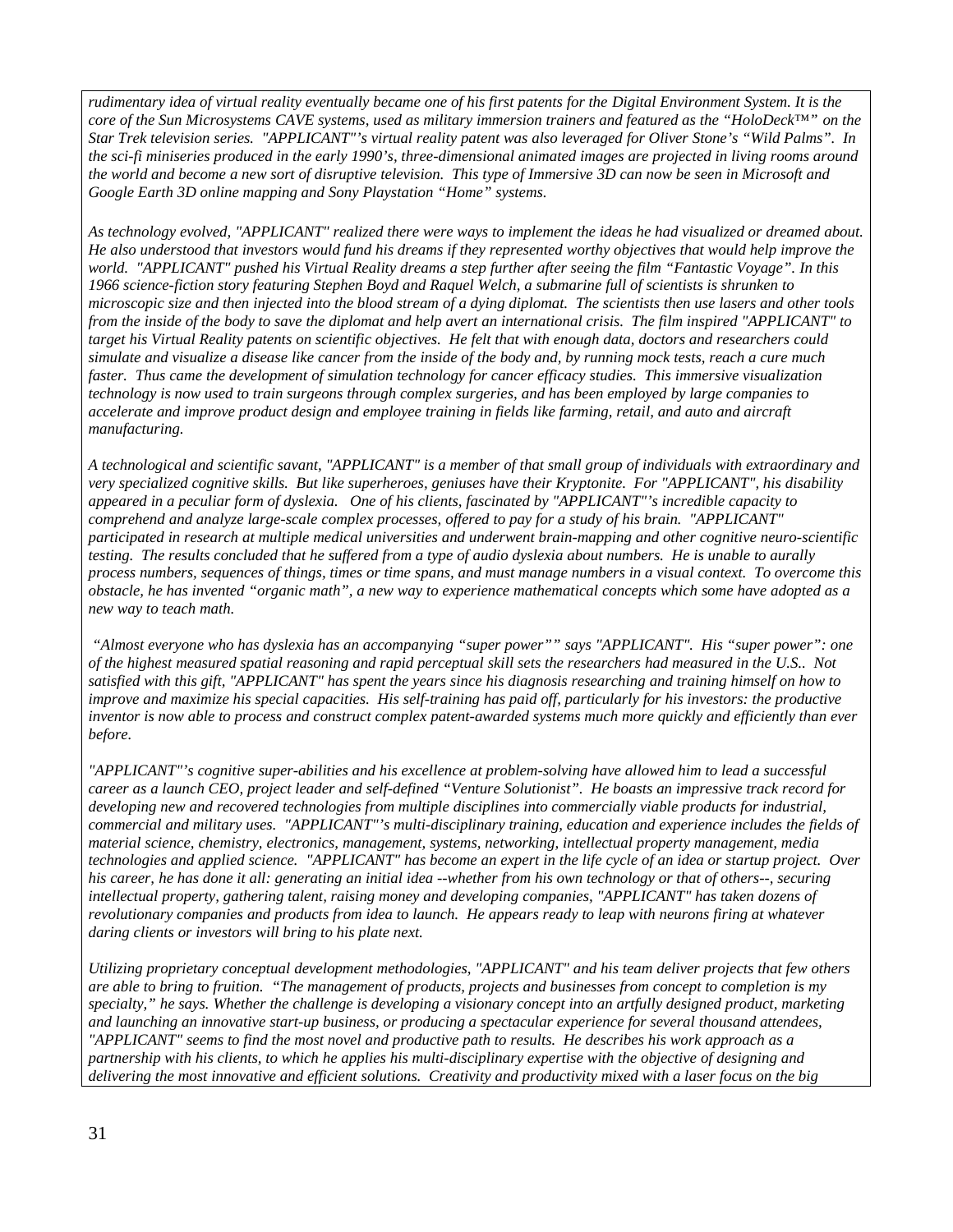*picture let him chart the path to success for any concept and create high value for a low cost.*

*This approach seems to work. Over the past decade, "APPLICANT" has been at the forefront of sweeping digital media advances. One of his many, well-known, patented technologies is the digital environment system, used as the core of the Sun Microsystems CAVE systems. Following in this vein of media-related innovations, "APPLICANT" co-founded a company which in 2000 provided the internet's most advanced infrastructure to date for the delivery of full-screen, ondemand video and audio solutions. This advance revolutionized the broadcasting industry and "APPLICANT" received wide acclaim for his software-based tools. Another of "APPLICANT"'s widely acclaimed products is the particle broadcast system, the first all digital web-to-television full-screen, global broadcasting technology. The particle broadcast system breaks data into particles like water and "sprays" them across the internet to be called for as needed and through the fastest path possible. This technology is known for being the first design to particulate media for "scatter-and-reassemble" processing in order to effectively alleviate web congestion and provide extensive security.*

*"APPLICANT" invented the digital supply chain and device message broadcast technology, which allows systems to automatically talk to each other. That patent overwrote the patent of a major oil company. He also invented some of the first, and smallest, wearable computers and multi-media PDA's, as well as the first PC-based 360-degree rotational flight simulator. He has produced and launched over 40 products, ranging in complexity and impact but all focused on launching us into the future. At Xensys Studios, a company he founded to produce large-scale projects using digital human management technology, he was renowned for the seamless design and management of major projects totaling over 6 million attendees. Over 25 years ago, "APPLICANT" started his first company, Clever Industries, with the foretelling objective to focus on creating breakthrough products that improve the human experience.* 

*Among "APPLICANT"'s proudest accomplishments is founding Production Works in 1978, an organization dedicated to empowering the "Future Today". "APPLICANT" remains the inspiration behind Production Works, recruiting leaders in international business, government, design, engineering and education to collaborate on novel efforts and forward-thinking projects.* 

*While remaining productive with inventions and product launches, "APPLICANT" tries to devote at least 15% of his time and income to community service. He manages a family foundation which focuses on three target areas dear to his heart: children's issues, social change and medical issues. He has built an internet learning education center for the Children's Garden of California, a center for abused children. He also offers workshops on creative visualization for inner city kids where he teaches that everyone has the same superpower as he does and that you simply must focus on it to use it. As coproducer of redevelopment, "APPLICANT" helped establish a major public events program for Ft. Mason Center in San Francisco which repurposed the center from military to public use. "APPLICANT" volunteers at the local crisis center and has worked with several established non-profit organizations like March of Dimes, American Red Cross, Planetree Health Resource Center, American Cancer Society, Amnesty International and others.*

*"APPLICANT" has dedicated his career to developing technologies that help people lead better, more flexible and empowered lives, with a focus on clean technology and a respect for the environment and his fellow man. He seems to welcome the most challenging ideas and thrives on transforming dreams – his own or others' -- into impressive reality. Over the past 20 years, his projects and inventions have led the way for major influential changes in our technology and society. When asked what makes his projects or approach different, "APPLICANT" responds "You can expect the extraordinary!" Based on his track record, whatever "APPLICANT" puts his super-human neurons to next will no doubt be some incredible disruptive technology with extraordinary results."*

### **- E2 Newsletter**

*"Everything was just terrific. Needless to say, without your help we wouldn't have had an event at all. My sincere thanks for a great job."*

### **- The Public Relations Bank**

*""APPLICANT" has developed a "micro" version of its Head Mount Sensory Interface (HMSI) for simulation, visualization, and immersive interactive media applications. The unit looks like wrap-around sunglasses, but it delivers color images and spatial sound and is equipped with position sensing, voice command abilities, biofeedback, and other computer/human factor solutions in one integral package."*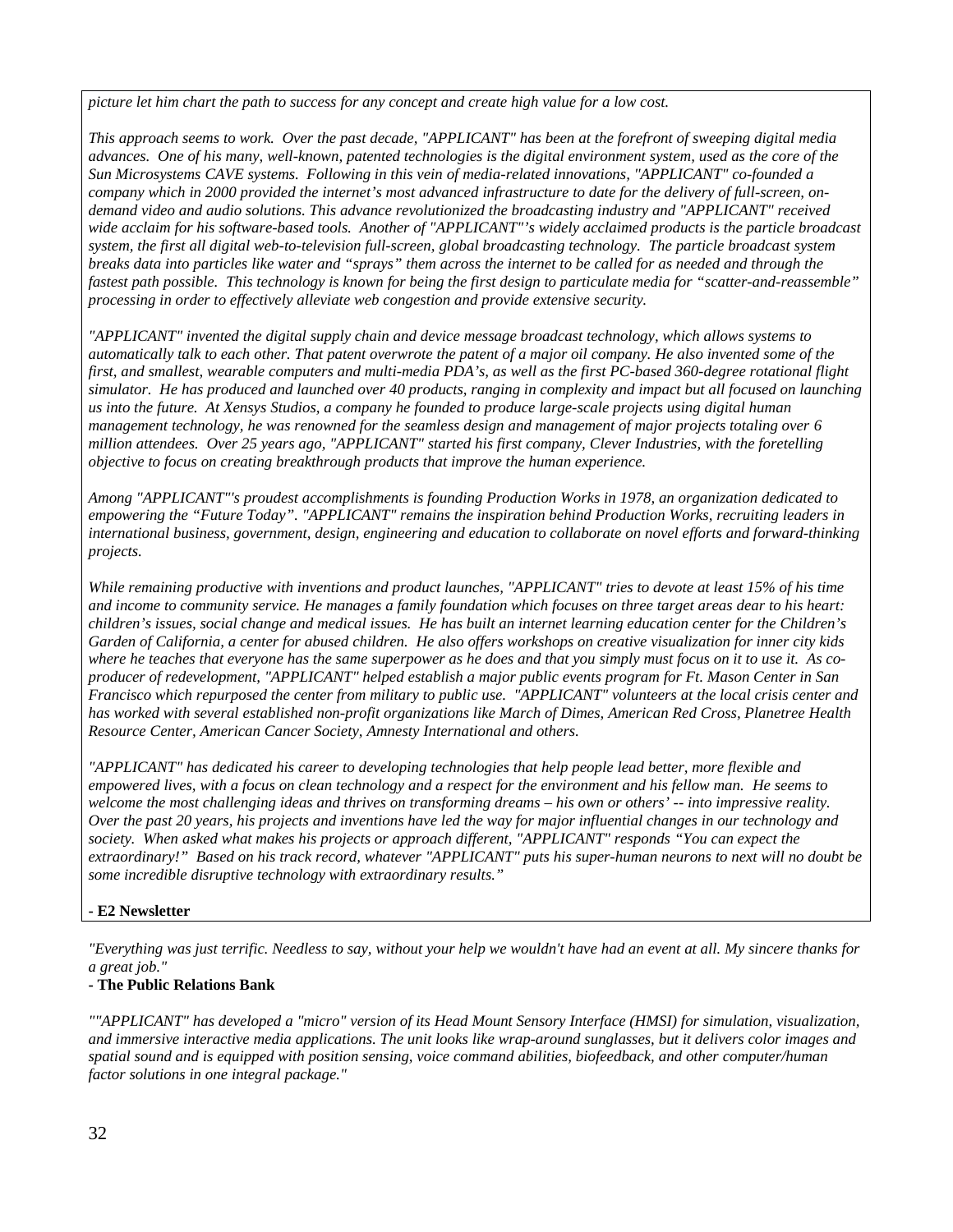### **- AI Expert**

*"The HMSI can run wireless, as power is generated by a battery pack, with the installed option to link directly to normal AC power. The HMSI enables the user to view computer-generated images in stereoscopic 3D form. Interaction can be achieved via mouse, gesture sensor, head-tracking system, or voice commands relayed by an installed voice-command unit."*

### **- AI Expert**

*"You peer through the goggles, seeing a town far below. Then with a quick twist of the wrist, you're diving toward Main Street, swooping and banking through the sleepy village. It's like a dream of flying but with complete control. Stepping back from the viewer in the local office of Silicon Graphics Inc. is disorienting. So that's what they mean by "virtual reality." It's a stunning experience. But equally astonishing is the idea that fantastic voyages formerly reserved for high-tech researchers will soon be possible in the local mall, or even your living room. "The hype is over and the real applications are coming in the very immediate future," says "APPLICANT", president of "APPLICANT" in San Francisco. A bevy of companies - Silicon Graphics among them- are designing home terminals for the information highway, but "APPLICANT" is likely to be at the forefront when it comes to bringing virtual reality gaming, education, conferencing, and the like into the home. The company has been building arcade games for 20 years; last week it showed the industry its CyberPod, a 3-D system that can be used as the core of a variety of games. More importantly, it's been creating a variety of pieces - stereo goggles, dualimage computer display adapters, and a consumer-oriented simulation network - that will let couch potatoes fly. Mr "APPLICANT" said his company, which consists of a core of 10 employees working with 150 contract developers, is in talks on licensing of the ImagiNET technology with most of the large telecommunications companies that are planning highcapacity data pipes into the home. The way to make it make sense to the volume user just kind of "clicked in' in the boardrooms recently," he said, "Interactive, as opposed to "pump at you," hadn't been in the business plan." But it became apparent that we were seeing a "sociological and industrial revolution," he said. "APPLICANT"'s home gear relies on its patented Head Mounted Sensory Interface, which provides high-resolution stereo video and sound, linked to the position of the wearer's head. For starters, (the network) lets owners of moderately powerful PCs call in and romp through "synthetic digital worlds" with others around the world. In the future, Mr. "APPLICANT" sees it as a "one-stop source" - the gateway to theme parks, video on demand, shopping, training, and other information-based activities."* **- Baltimore Sun**

*""APPLICANT" showed us a prototype of the tactile feedback wall modules. The unit we saw was an aluminum box with one face covered in a soft, compliant rubber-like material, about two-thirds the size of a brick. An antenna protruded from one end, and, according to "APPLICANT", received DXF file descriptions, which were displayed on the soft face as 3D representations of silhouette-like shapes. We saw (or rather, felt) a small box and a crescent wrench displayed. The system changed rapidly, in about one second or less. It appeared that the display was made of an array of small pins, but "APPLICANT" would not comment on its workings. ""APPLICANT"'s future is in telecommunication. "All of this is telecom technology, not just simulation technology," "APPLICANT" explained. They are working with several entertainment and telecom companies to provide networked, wide-area VR. They want to provide a "Put it on, turn it on, and go" technology*  that will empower its users as controllers of their media environments. Toward that end, "APPLICANT" and several *partners are working to establish a basis for interconnects (local phone companies) to use a standard telecom interface to VR technology. This is necessary to enable on-line services to thrive.*

#### **- CyberEdge Journal**

*""APPLICANT" introduces micro version of Head Mount Sensory Interface. The unit looks like black wrap-around sunglasses and provides stereoscopic color images, spatial sound, position sensing, voice command, biofeedback, and other computer/human factor solutions in one integral package, company officials said.'*

### **- Silicon Graphics World**

*""APPLICANT" is a supplier of some of the most advanced computer assisted interactive visualization systems. The visualization industry incorporates elements of multimedia, simulation, virtual reality, 3-D computing and telecommunications. The intuitive nature of "APPLICANT"'s products allow the integration of the computer application and the user, with the goal of responding to the sociological need to become emotionally involved with the working environment. "APPLICANT" has a number of unique selling positions that provide the Company with one-of-a-kind potential."*

**- Virtual Reality News**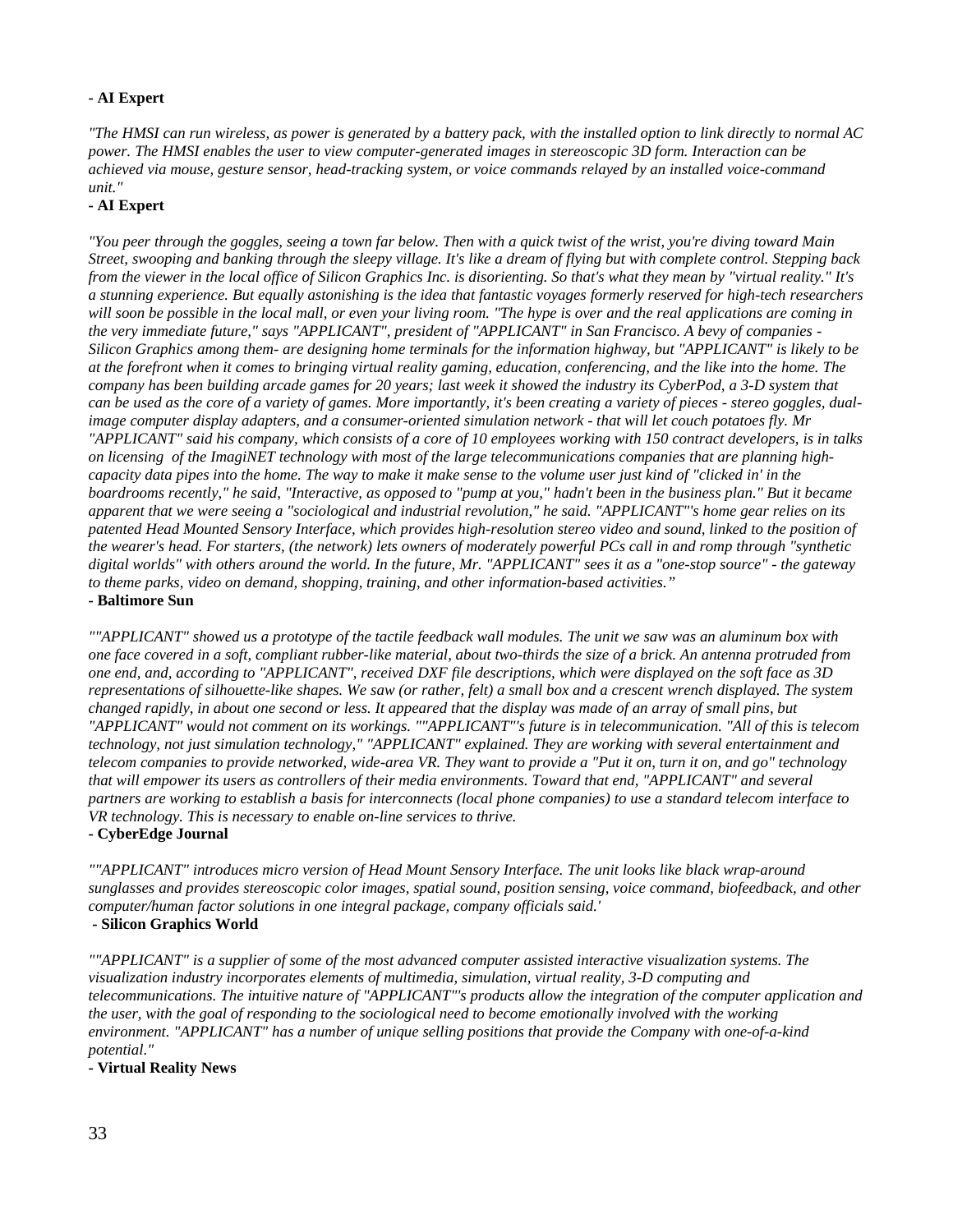*""APPLICANT"'s Cyberchair...Instead of dropping a coin into an arcade you will drop into virtual worlds"*  **- Richard Hart, The Next Step, Discovery Network Television**

*"This kind of technology gives you emotional contact with your work..."APPLICANT" is (shipping)..."* **- E! Entertainment Network, International E! News Daily, Television**

*"("APPLICANT"'s) hardware's impressive. Put on their 3D head mounted stereoscopic glasses equipped with speakers, then hook a special game unit into your telephone line..."*

**- Gamepro Magazine**

*"If you liked VR.5, you'll love Fox's Virtual Reality Tour..."* **- Fox Network, Nationwide prime-time series of television ads featuring Entertainment Rides and Software**

*"In over a dozen different events, "APPLICANT" has proven himself to be highly motivated, extremely cost conscious, efficient and a pleasant person with whom to work...I commend "APPLICANT" for the excellent work he has done for the National Park Service and recommend his work."*

**- General Superintendent, United States Department of the Interior National Park Service**

*"Thanks again for your valuable participation in our Lasers for Live Performance workshop. Your insights truly rounded out the program and gave our members interested in management and design another perspective on which to base their performance decisions."*

**- Northern California Association for Theater Techniques**

*"Well planned and coordinated by Mr. "APPLICANT". He was cooperative and highly reliable. He met every condition imposed by the city agencies and delivered the show exactly as planned."*

**- Recreation and Park Department, City and County of San Francisco**

*"As Mayor of San Francisco, I am pleased to have this opportunity to acknowledge the artistic efforts of "APPLICANT", and to congratulate and thank him and all his assisting artists and technicians."*

**- Mayor, San Francisco**

*"It was a pleasure working with you, "APPLICANT". You knew exactly what had to be done...and you did it. Your work crew was marvelous too...from all of us, our sincere appreciation for all of your hard work on our fun time show."* **- KNBR Radio**

*"I can't recall when I've had such good support by anyone as I did through your efforts for us every day and night of our extremely demanding production schedule...The film we're now editing for our May broadcast is everything I'd hoped it would be."*

### **- Producer, DIRECTIONS TV SERIES, ABC Television Network**

*""APPLICANT" is creative, dedicated and has pride in his ventures. I know he would do his utmost to produce future events of even greater proportions and do them well."*

**- American Zoetrope**

*"It is always difficult to express hard work, hours and hours of exhaustive work, aching backs, in one letter. KYA Radio wishes to express their gratitude for your work, and your efforts that surpassed excellence."* **- KYA Radio**

*"I think it's fantastic how you are able to pull off things that the rest of us could only dream of doing."*

**- Hyatt Regency**

*"Just wanted to drop you a note of thanks for all your help... It was a pleasure to work with you."*

**- American Fairs Inc.**

*"I particularly appreciate your sticking to the time schedule and staying within the budget."* **- K-101 Radio**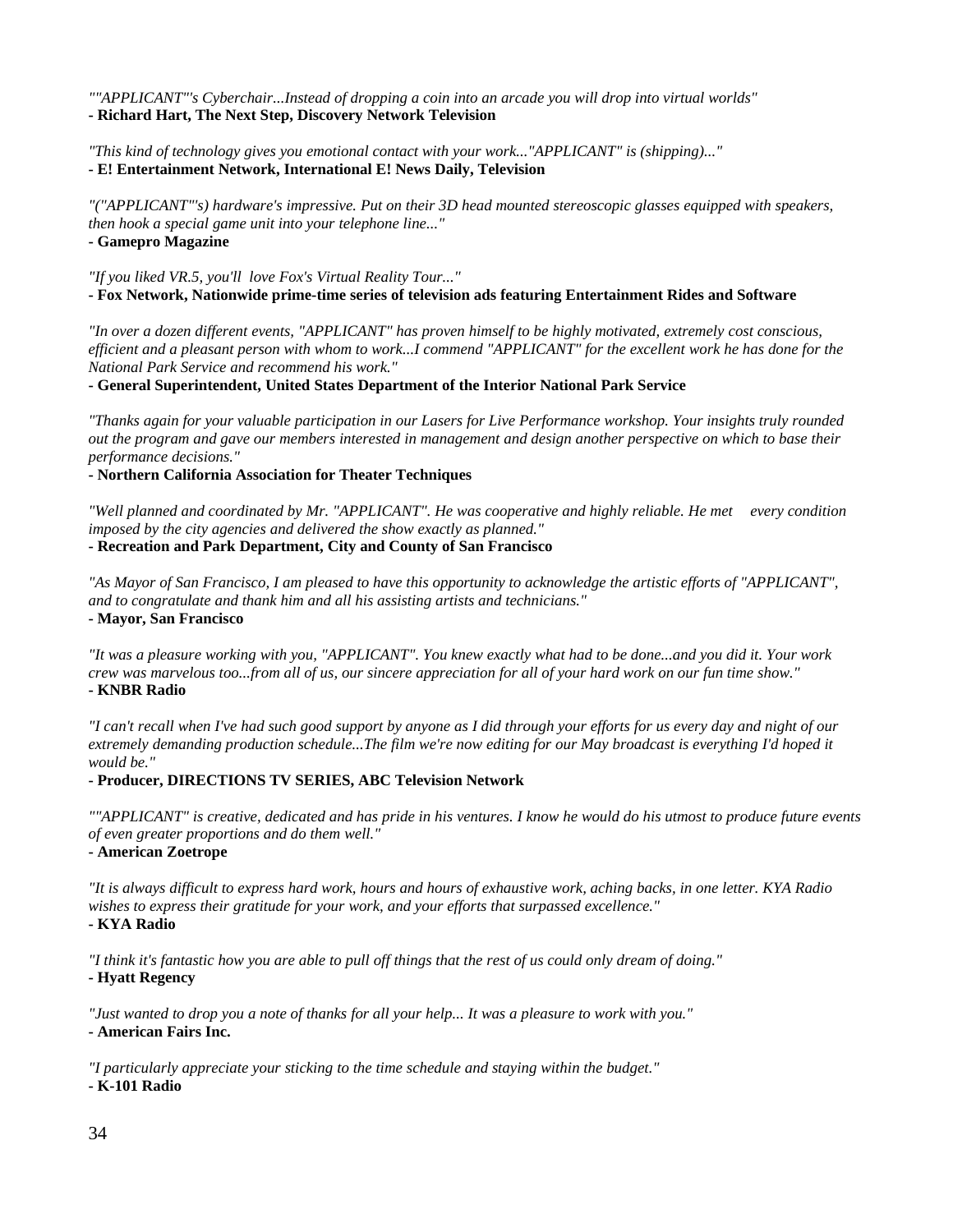*"We are very appreciative for the excellent job you performed as show coordinator and for your technical assistance."* **- AINAF**

*"We are particularly pleased with his ability to draw together diverse elements of this City's many communities including public officials and neighborhood associations."*

### **- Fort Mason Foundation**

*"Just to let you know-I'm ecstatic that I discovered your existence."*

#### **- Serramonte Public Relations**

*"I just wanted to officially thank you and tell you how nice its been to work with you."*

**- San Francisco Giants**

*"Your expertise in production and your ability to forsee many of the potential problems helped us to avoid any unpleasant situations. We want to let you know that everyone commented on what a pleasure it was to work with you."*

### **- Planetree Health Resource Center**

*"It is always refreshing to be exposed to real talent and imagination. It is even more rewarding to be able to utilize this resource."*

### **- AT&T Network Systems**

*"You and your team are terrific. We are proud of the results of your efforts and thank you for your dependability and knowhow."*

#### **- Ramada Rennaissance**

*"Many thanks for all the energy, time and sheer hard work ...put into the visit...of her Majesty Queen Elizabeth II."* **- Protocol Office, San Francisco**

*"Just a note to "Thank You" for the magical effects you and your staff created...you were probably too busy to take notice of the "ooh's" and "ah's" from below!"*

### **- Chase Hamlin Associates**

*"San Francisco values greatly your record of many contributions to the public expressions of our vitality and our sense of fun, as well as the highly organized skills and creative techniques you have developed..."*

### **- Mayor, San Francisco**

*"We are receiving letters from schools and letters from the teachers and community expressing the delight..."* **- Sonoma County Office of Education**

*"You really outdid yourself and made this the greatest (AIA event) ever"*

**- YTL Levikow Associates**

*"I hope that you will pass along to "APPLICANT" my congratulations...He can rest assured that all his hard work was evident in the finished product."*

### **- City Sports**

*"This is a belated but enthusiastic "thank you"."* **- AIA**

*"Your promotional materials describe "APPLICANT" as the "link between the possible and the impossible"...I must say, you do live up to your reputation."*

### **- Liberty House**

*"As the sponsor, please be assured that we are thrilled with your work and enthusiasm."*

### - **Security Pacific National Bank**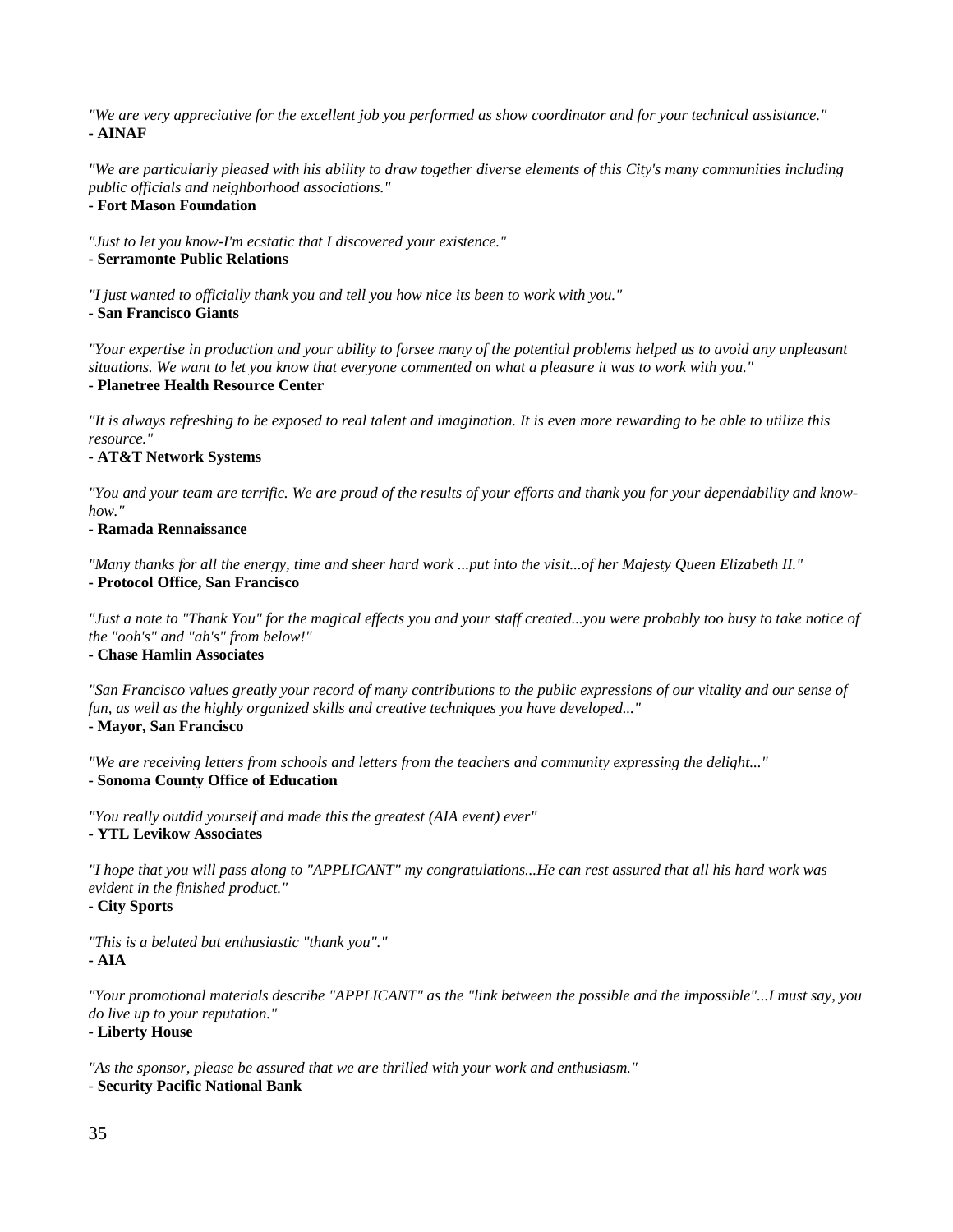*"I want to thank you very much for your excellent leadership and professionalism."*

### **- San Francisco Blues Festival**

*"I'd like to extend my sincere appreciation for your direction, time, and logistical know-how...you are an invaluable asset."* **-Tracy-Locke**

*"Congratulations on a job well done!"* **-San Francisco Examiner**

*"In spite of several last minute changes you were able to "pull-through" with polish and style...(it) was quite successful for Sprint".*

### **-Sprint Communications Marketing Department**

*""APPLICANT" has delivered the "Micro" version of its Head Mount Sensory Interface (HMSI) for simulation, visualization, and immersive interactive media applications. The HMSI provides stereoscopic color images, spatial sound, position sensing, voice command, bio-feedback, and other computer/human factor solutions in one package. The first unit was delivered to a simulation software client in February as part of the first stage rollout of the unit for the GameGoggle device"*

### **- Real Time Graphics**

*""APPLICANT", president, envisions pay-per-ride applications for the CyberPod. He says the system can connect to ImagiNET, an online computer service that provides some 3-D software programs. "APPLICANT" says other third-party services can enable users to do "remote-traveling" by using their telephone lines or satellite dishes to retrieve video that visually transports them to another place Such systems could be used to simulate riding in a submarine, flying in a jet fighter, or orbiting the Earth."*

### **- Robb Report**

*""APPLICANT" (is) creating...The Cyberchair has a VR helmet, so you too can zip about the galaxy in comfortable styleaside from "additional sensory effects" like explosion thumps, cold jets of air, hot flushes and low frequency rumble."* **- Mondo 2000**

*"The United States Army is scheduled to award..."APPLICANT"...a contract this month to develop a hybrid virtual reality interface that will allow individual infantrymen to directly participate in large-scale simulation exercises".* **- Silicon Graphics World**

*"...regarding your company's virtual reality network. I appreciated hearing from you, and I sincerely regret the delay in my reply...Companies like yours are the foundation upon which this nation's economic growth and competitiveness rests."* **- Vice President – United States of America; On White House Letterhead**

*"Please be assured that your views will be considered fully as I work with the President on this (electronic superhighways) issue."*

### **- Vice President – United States of America; On White House Letterhead**

*""APPLICANT", is testing its VR network, Instead of viewing piped-in worlds on your TV set while wearing a...helmet, you watch your computer monitor play a simulation game while wearing "APPLICANT"'s lightweight stereoscopic glasses with audio headphones."*

### **- Garage Virtual Reality book**

*""APPLICANT" announced a major step towards the future of consumer access to virtual reality, by demonstrating and shipping a family of computer based systems which allow users to work or play together inside synthetic digital worlds, even while physically located in different locations."*

**- C3i News** 

*""APPLICANT" announced they are developing for the US Army a virtual reality environment that will, for the first time, allow individual soldiers to directly participate in large-scale simulation exercises. the new Dismounted Infantry Virtual*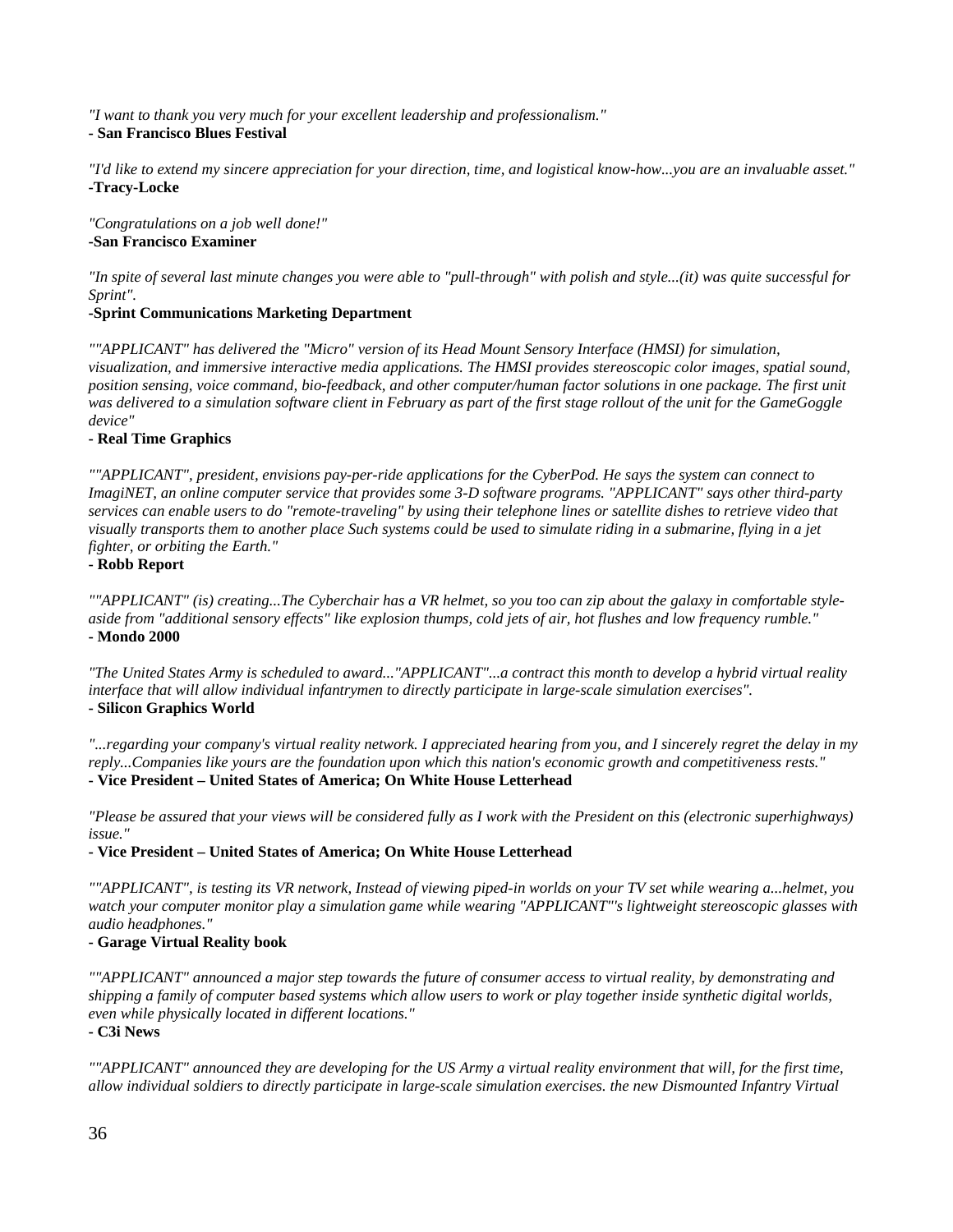*Environment (or DIVE) will reportedly allow full, unencumbered immersion in a battle environment and will generate impacts on the environment based on each soldier's actions. Although DIVE will initially be used in military applications, the companies expect it will provide a foundation for entertainment, medical, and scientific applications, including a new generation of "virtual laser tag" arcade games."*

### **- Computer Graphics World**

*""APPLICANT" (San Francisco) (has) been notified by the US Army of award of a contract to develop a hybrid virtual reality interface...The DIVE system will for the first time, incorporate the following technological components:* **- Electronic Warfare Digest**

*"According to "APPLICANT", the president of "APPLICANT", users at "APPLICANT" enjoy the flexibility of the Autodesk CDK finding that hardware performance and configuration issues of the past are no longer a significant consideration for potential immersive visualization users. "APPLICANT" has configured numerous systems providing great performance, running CDK with standard hardware and software utilities."*

**- Autodesk corporate 4-color national marketing brochure**

*"...the first consumer network offering multi-users the ability to see true 3-D stereoscopic imagery, turn their heads to look around the digital world, view photo-realistic texture maps, and interact other users simultaneously."* **- Virtual Reality Report**

*"The HMSI Head Mounted Sensory Interface device is a Personal Simulator component for supplying sensory information and accepting voice commands. The HMSI is ergonomically designed as a light weight, non-intrusive, information input/output device for standard video, audio, voice, and 6-D position tracking systems. The design accommodates a range of sophistication including full-D stereoscopic visuals, 360 degree audio, voice command user interface, facial muscle transponders, and optional 6-D head tracking interface. The HMSI may also be operated in a wireless mode and/or in a multi user configuration with other HMSI devices."*

### **- Real Time Graphics**

*""APPLICANT" is betting it can tap into a a generation of technologies who chatter over electronic bulletin boards. "APPLICANT" wants to bring virtual reality tele-gaming into the home by the end of next year. It's working on systems with SRI International, U.S. Sprint, Autodesk, and others... Players in remote locations will compete in VR games by connecting*  to a tele-simulation service, through one of "APPLICANT"'s Reality Ports or through a PC or MAC in their home. The *Reality Port will be marketed to theme parks and arcades. It uses parallel 486's with Windows (moving to NT and Pentium), or Silicon Graphics Onyx workstations with a DOS shell. "APPLICANT" is ready to license and ship versions for theme parks (\$500,000) and arcades (\$50,000). The 20-year-old company employs 150 independent contractors and has annual sales exceeding \$500,000."*

### **- PC WEEK Inside**

*""APPLICANT" introduces micro version of Head Mount Sensory Interface. The unit looks like black wrap-around sunglasses and provides stereoscopic color images, spatial sound, position sensing, voice command, biofeedback, and other computer/human factor solutions in one integral package, company officials said.'*

### **- Silicon Graphics World**

*"This kind of technology gives you emotional contact with your work..."* **- E! Entertainment Network, International E! News Daily, Television**

*"("APPLICANT"'s) hardware's impressive. Put on their 3D head mounted stereoscopic glasses equipped with speakers, then hook a special game unit into your telephone line..."*

**- Gamepro Magazine**

*"If you liked VR.5, you'll love Fox's Virtual Reality Tour..."* **- Fox Network, Nationwide prime-time series of television ads featuring Entertainment Rides and Software**